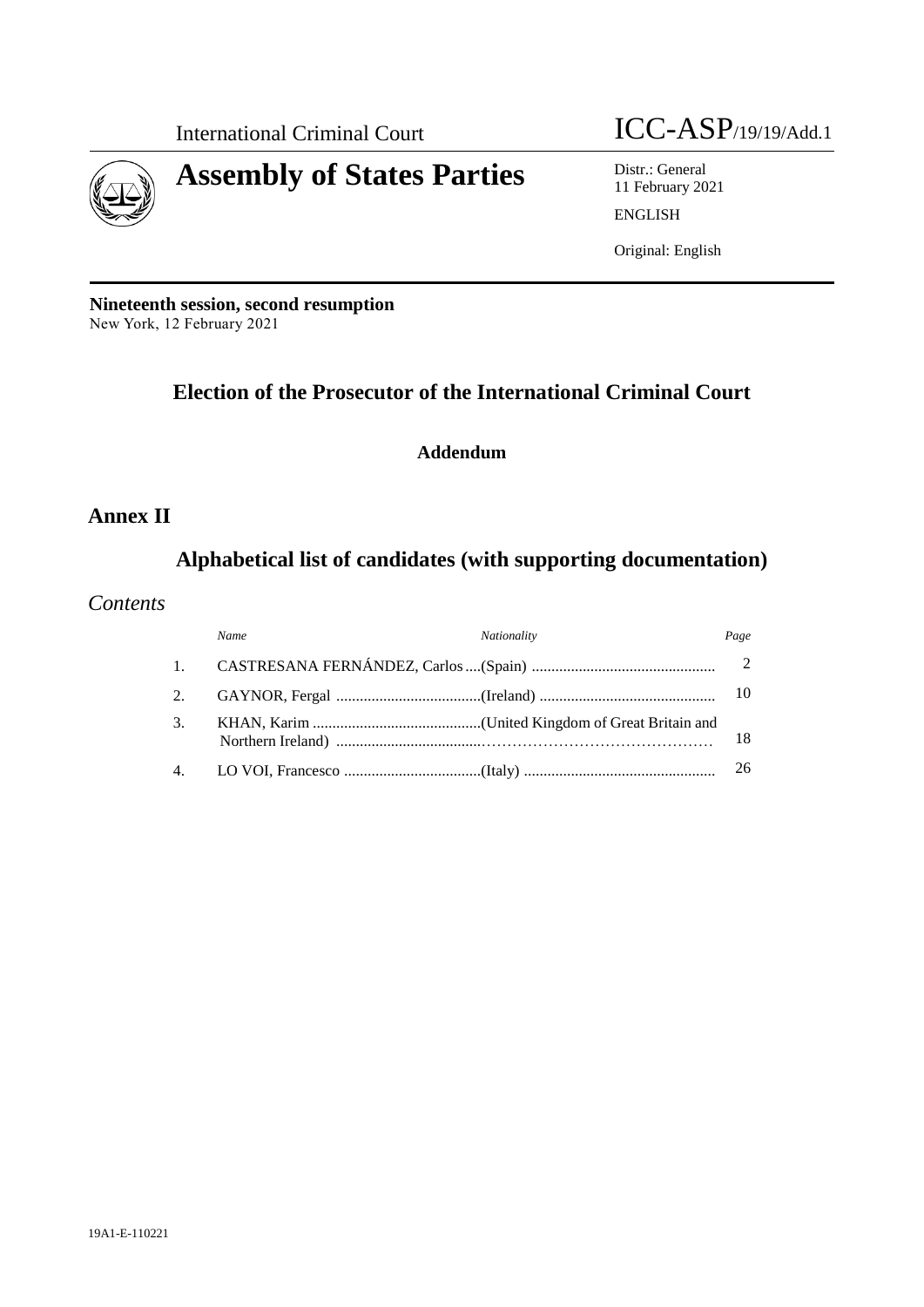# **1. CASTRESANA FERNÁNDEZ, Carlos (Spain)**

[Original: English]

## **Note verbale**

The Permanent Mission of Spain to the United Nations presents its compliments to the Secretariat of the Assembly of States Parties of the International Criminal Court and, in connection with the process of election of the next Prosecutor and ultimately its Note with Reference: ICC-ASP/R19/SP/20 of 5 February, has the honour to inform that Spain nominates Mr. Carlos Castresana Fernández for the post of Prosecutor of the Court.

Spain considers that Mr. Castresana Fernández fully meets the requirements of article 42(3) of the Rome Statute and, as such, he is the most suitable candidate to fill the post. Mr. Castresana Fernández's main qualities in relation to the requirements set out in the Rome Statute and in the published Terms of Reference are as follows:

Mr. Castresana Fernández is of the highest moral character. He is of impeccable personal and professional integrity and has been the recipient of several prestigious awards and decorations in Spain and abroad. Throughout his career he has demonstrated a high commitment to the defense of justice and the values of International Humanitarian Law and International Criminal Law and, therefore, to the guiding principles of the Court. Mr. Castresana Fernández has a prestigious career as Prosecutor and extensive experience in dealing with sensitive and delicate matters in situations of pressure and even personal risk.

Mr. Castresana Fernández has demonstrated throughout his career an excellent level of competence. He has extensive and proven national and international practical experience as a prosecutor in complex criminal cases. He has a proven track record of success in difficult investigations, indictments, trials and appeals at the national and international level (including crimes within the jurisdiction of the Court). Mr. Castresana Fernández also has significant experience in managing human resources in multicultural and multi-ethnic environments and in the budgetary management of significant amounts and resources comparable to those of the Office of the Prosecutor of the Court. He has been able to demonstrate optimal use of these resources and maximum efficiency in meeting commitments and achieving results. Mr. Castresana Fernández also has extensive leadership and communication skills.

Mr. Castresana Fernández has extensive and in-depth practical experience in the exercise of criminal prosecution and the prosecution of criminal cases. He is a career Prosecutor with 40 years of practice both nationally and internationally. As such, he has extensive courtroom experience with 30 years of professional experience as a national prosecutor and 15 years of professional experience in international criminal investigation and prosecution. His international experience includes his mandate as head of the Commission against Impunity in Guatemala, an independent international body established by an Agreement between the United Nations and the State of Guatemala in 2007. Throughout his long experience as Prosecutor, Mr. Castresana Fernández has had to deal with countless criminal cases and use all types of evidence, including scientific, electronic and digital evidence in his files. On the other hand, Mr. Castresana Fernández is a jurist of the civil law system but, due to his long international experience, he is extensively familiar with the common law system.

Mr. Castresana Fernández is fluent in both working languages of the Court (English and French) and Spanish is his mother tongue.

The Permanent Mission has the honour to enclose herewith the curriculum vitae of Mr. Castresana Fernández.

The Permanent Mission of Spain to the United Nations avails itself of this opportunity to renew to the Secretariat of the Assembly of States Parties of the International Criminal Court the assurances of its highest consideration.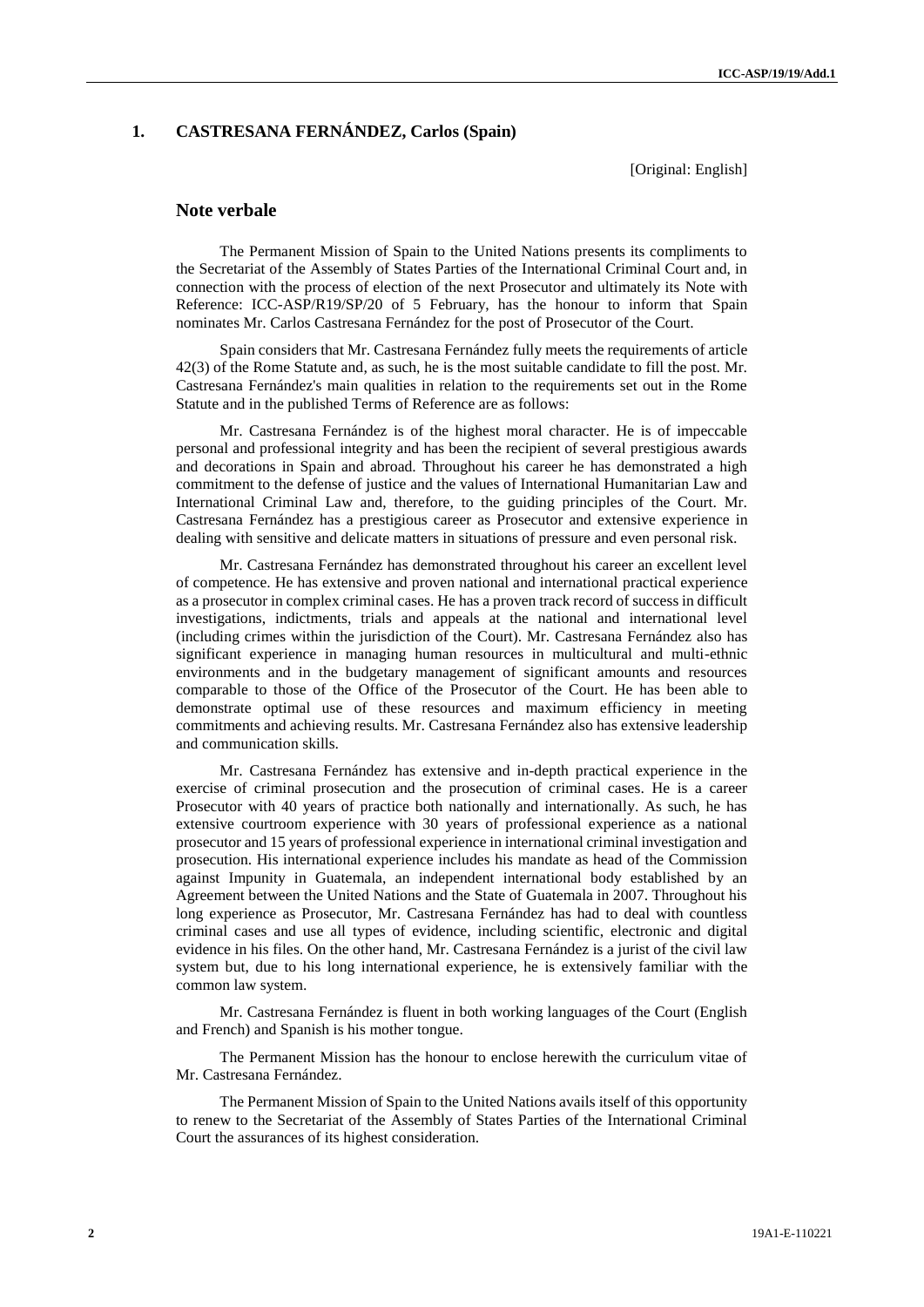# **Statement of qualifications**

Statement submitted pursuant to Assembly resolution ICC-ASP/1/Res.2, as amended by resolution ICC-ASP/3/Res.6 and in relation to article 42, paragraph 3, of the Rome Statute.

In connection with the process of election of the Prosecutor of the International Criminal Court, Spain declares that Mr. Carlos Castresana Fernández fully complies with the conditions set out in article 42, paragraph 3, of the Rome Statute. It therefore declares that Mr. Castresana Fernández is a person of high moral standing, that he possesses a high level of competence and that he has extensive practical experience in the prosecution or trial of criminal cases. It further states that he has an excellent knowledge and command of at least one of the working languages of the Court.

Mr. Castresana Fernández's main qualifications in relation to the requirements set out in the Rome Statute are as follows:

Mr. Castresana Fernández is of the highest moral character. He is of impeccable personal and professional integrity and has been the recipient of several prestigious awards and decorations at home and abroad. Throughout his career he has demonstrated a high commitment to the defence of justice and the values of International Humanitarian Law and International Criminal Law and, therefore, to the guiding principles of the Court. Mr. Castresana Fernández has a prestigious career as Prosecutor and extensive experience in dealing with sensitive and delicate matters in situations of pressure and even personal risk.

Mr. Castresana Fernández has demonstrated throughout his career an excellent level of competence. He has extensive and proven national and international practical experience as a prosecutor in complex criminal cases. He has a proven track record of success in difficult investigations, indictments, trials and appeals at the national and international level (including crimes within the jurisdiction of the Court). Mr. Castresana Fernández also has significant experience in managing human resources in multicultural and multi-ethnic environments and in the budgetary management of significant amounts and resources comparable to those of the Office of the Prosecutor of the Court. He has been able to demonstrate optimal use of these resources and maximum efficiency in meeting commitments and achieving results. Mr. Castresana Fernández also has extensive leadership and communication skills.

Mr. Castresana Fernández has extensive and in-depth practical experience in the exercise of criminal prosecution and the prosecution of criminal cases. He is a career Prosecutor with 40 years of practice both nationally and internationally. As such, he has extensive courtroom experience with 30 years of professional experience as a national prosecutor and 15 years of professional experience in international criminal investigation and prosecution. His international experience includes his mandate as head of the Commission against Impunity in Guatemala, an independent international body established by an Agreement between the United Nations and the State of Guatemala in 2007. Throughout his long experience as Prosecutor, Mr. Castresana Fernández has had to handle countless criminal cases and use all types of evidence, including scientific, electronic and digital evidence in his files. On the other hand, Mr. Castresana Fernández is a jurist of the civil law system but, due to his long international experience, he is extensively familiar with the common law system.

Mr Castresana Fernández is fluent in both working languages of the Court (English and French) and Spanish is his mother tongue.

# **Curriculum vitae**

# **Education**

Graduated in Law, 1974-1979, from the School of Law of University Complutense of Madrid. In 1978 pursued a course of studies at the Institut International des Droits de l'Homme. Strasbourg. France. From 1986 to 1989, after preparing and passing the competitive National Exam, gained access to the Judicial School of Spain, becoming Member of the Career of Public Prosecutors. Appointed Assistant Prosecutor in 1990, Senior Prosecutor in 1996, Prosecutor of the Supreme Court in 2005 and Prosecutor of the Court of Auditors in 2020.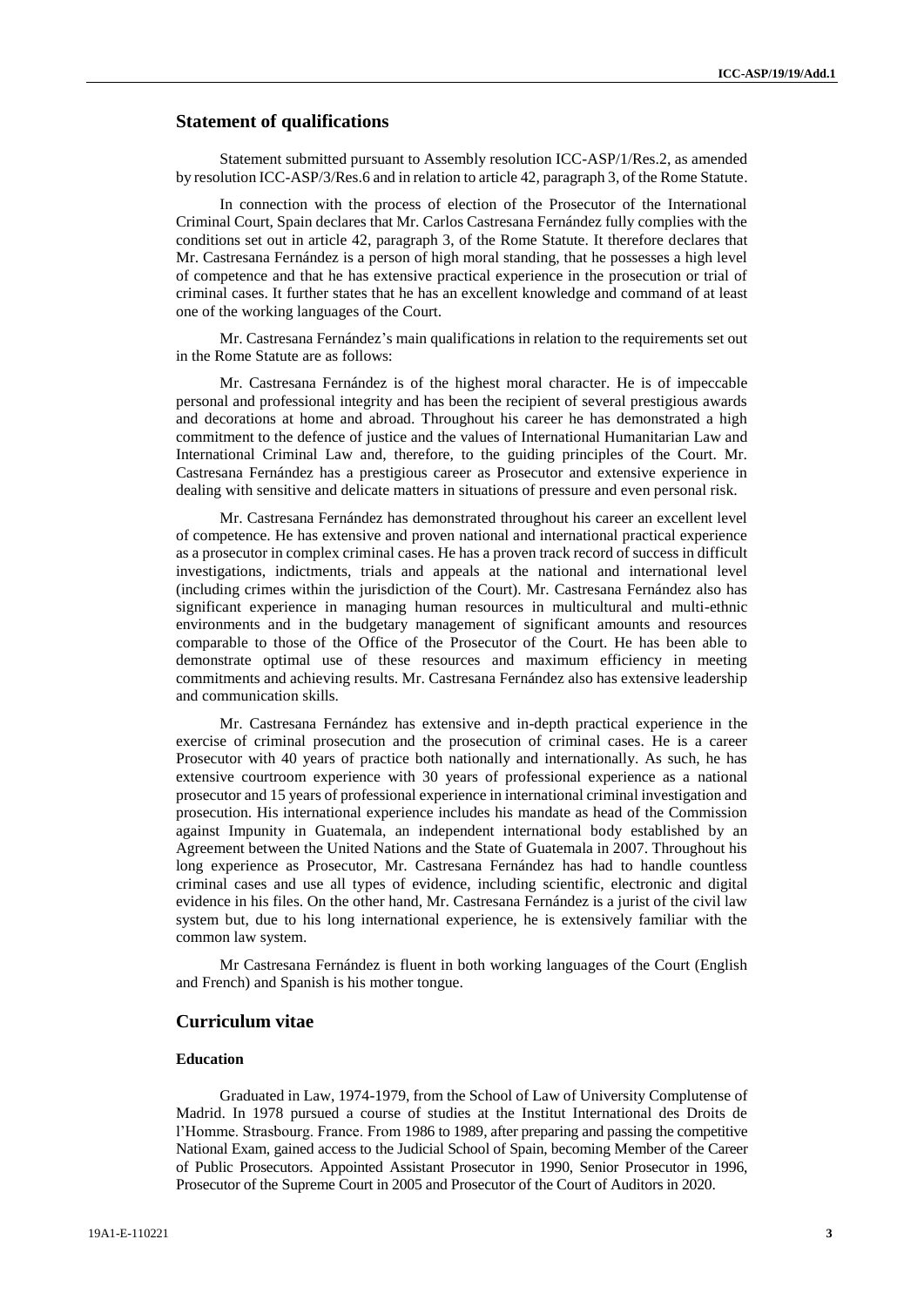#### **Professional activity as Public Prosecutor**

I began my career as Public Prosecutor in 1990 in the Circuit Courts of Barcelona, and then Madrid, dedicated to the investigation, prosecution and trials in criminal matters. I specialized in the prosecution of organized crime, corruption and international crimes.

In 1993 I was selected by the Attorney General to become a member of the Special Prosecution Office against Drug Trafficking. I gained a wide experience in investigating, prosecuting and bringing to trial before the National Court of Justice transnational criminal organizations responsible for international drug smuggling and money laundering offenses. I acquired a vast experience in international judicial co-operation.

In 1995, after another appointment by the Attorney General, I was transferred to the Special Prosecution Office against Corruption and mandated with investigations and prosecutions (including trial phase, appeal and cassation) of high-level corruption cases before the National Court of Justice. I led the staff, worked with police investigators, forensic and expert witnesses in complex investigations involving taxes, accounting, public budget and expenditure, banking and other financial matters. I addressed substantive issues of corruption, diplomatic and state immunity when indicting Mr. Berlusconi, from Italy. During this period, I also acquired experience in extradition, European Union and international law, and asset recovery.

I was appointed Public Prosecutor of the Supreme Court by Royal Decree 727, 20 June 2005. I was assigned to the Criminal Affairs Section and dealt with investigations, prosecutions and courtroom interventions in criminal cases against high-level Government officials and members of Parliament, and also with appeals in cassation.

By Royal Decree 994, 10 November 2020, I was appointed Public Prosecutor of the Court of Auditors, the highest Constitutional organ in the matter, in charge of investigations of mismanagement of public Spanish and European funds.

#### **Other services in the Administration of Justice and as Attorney-at-Law**

I was incorporated as a litigating lawyer for the first time in 1980, working mostly as public defender, until I was appointed in 1986 – simultaneously with the preparation of the exam for access to the School of the Judiciary – substitute Magistrate of the Territorial Court of Madrid. Since 1987, I have served as temporary District and Investigating Judge in civil and criminal proceedings.

In 2014 I requested the status of *excedencia* – absence without salary – with regard to my career as Prosecutor. I then became a practising Attorney-at-Law at Ejaso ETL Global – a prestigious law firm based in Spain and Portugal, member of the German European Tax and Law (ETL) Group – and an international consultant, until 2020 when I resumed my career as Public Prosecutor.

#### **International Commission Against Impunity in Guatemala. 2007-2010**

On 14 September 2007 I was appointed by the Secretary General of the United Nations as Commissioner – equivalent to United Nations Assistant Secretary General – of the International Commission Against Impunity in Guatemala (CICIG), a treaty-based, international and independent prosecutorial body. The CICIG was intended as an innovative hybrid rule of law United Nations mechanism to strengthen the law enforcement institutions of Guatemala.

We began our task by creating Special Police Units, a Special Prosecution Office, and Courts of Expanded Jurisdiction. The CICIG also developed a database for analysis and intelligence.

We promoted vetting processes for public institutions. In the National Civil Police, we supported the Government's dismissal of the Director, Deputy Director and 10 per cent of the staff; in the Attorney General's Office, the Attorney General and ten Chief Prosecutors were asked to recuse themselves; in the Judiciary, three Justices and three candidates of the Supreme Court, and twenty Magistrates of Courts of Appeal, were removed. A second Attorney General was dismissed in 2010 by the Constitutional Court upon our request.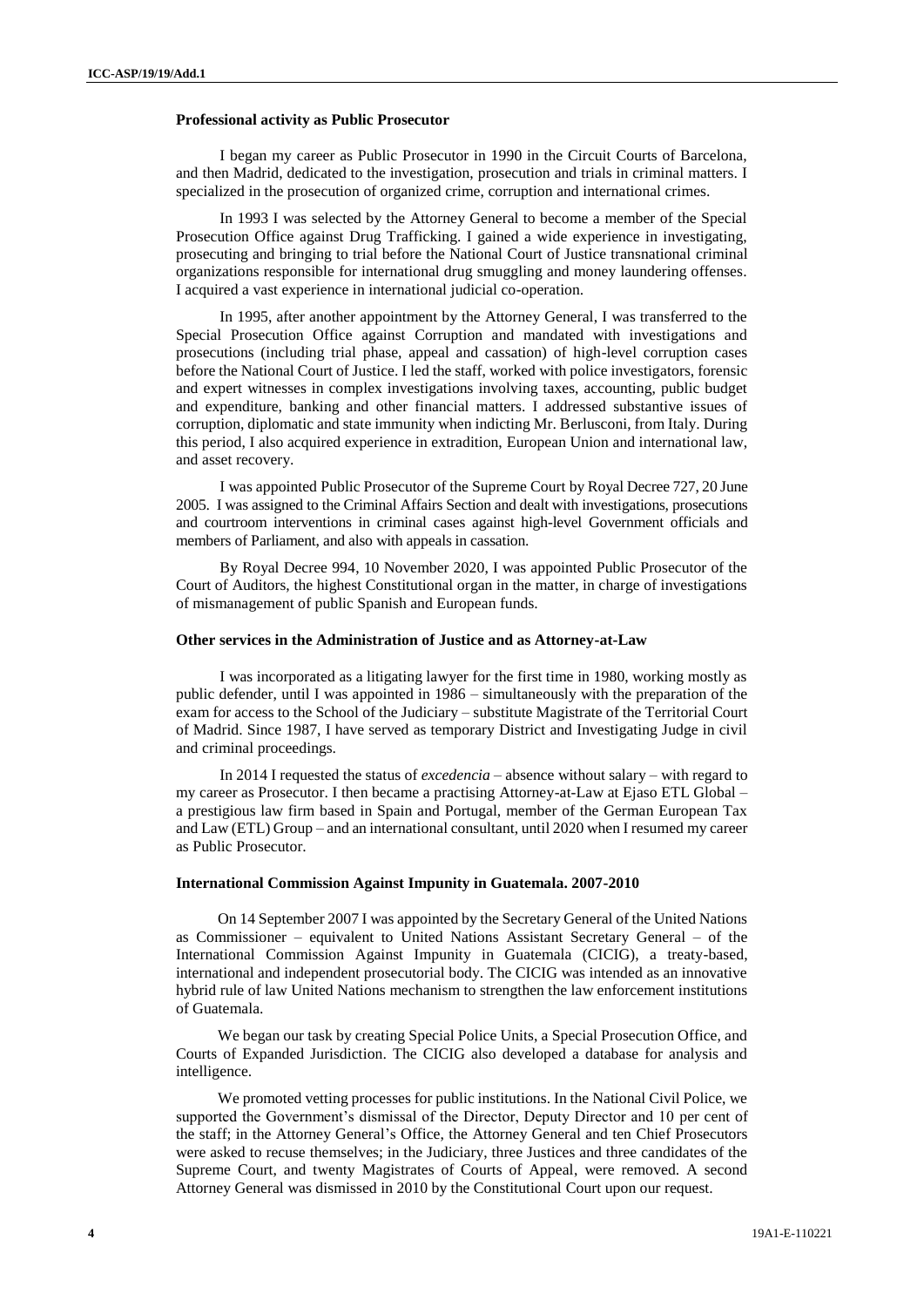I brought proposals for legal amendments to the Congress, including laws on arms and ammunitions control, the prosecution of organized crime and plea bargaining, witness protection and wiretapping, and the creation of Courts of Expanded Jurisdiction for high risk cases.

We began to investigate and prosecute 27 high-impact cases (trans-national drug trafficking, networks of professional *sicarios*, the dismantling of civil police and military criminal clandestine structures, judicial and political corruption, extrajudicial killings, forced disappearances, illegal adoptions and human trafficking networks; most of the defendants were allegedly perpetrators of international crimes during the previous armed conflict). We secured 139 arrest warrants (105 arrests, 74 defendants held without bail) including a former President of the Republic, former Ministers of Defence and Finance, four Ministers of the Interior, several generals and other officers of the army, congressmen and other politicians and high-ranking officers, lawyers, businessmen, and drug traffickers. During my tenure, seven high-profile cases were brought to trial, and seven convictions were granted, 100 per cent (statistical rate of convictions in the country at the time: 2 per cent).

My team and I faced a wide variety of very difficult situations and worked under constant threats, but successfully carried out our mandate. I made extensive efforts to preserve the independence of the Commission and the impartiality of our prosecutions by refusing to bow to political pressures, by assuming the responsibility for the CICIG's performance, and thus gaining the respect of a cohesive multinational team of committed professionals – 200 investigators and prosecutors, lawyers and police, economists, analysts and administrators, representing 27 distinct nationalities. I worked with them to build confidence and mutual support; designing successful work plans and strategies for the dismantling of illegal structures, while creating synergy with political parties, trade unions, indigenous organizations, the business sector, and some 35 civil society organizations and engaging with diplomatic representatives.

I made every effort to keep our investigations and prosecutions within the strict limits of CICIG's mandate. Our jurisdiction was contested 16 times before Guatemalan Courts. All the claims were dismissed.

I signed a Memorandum of Understanding with the United Nations Development Program (UNDP) to create a Trust Fund for donor countries. During a period of three years, we met with representatives of donor States, gathering pledges for an average of US\$15 to 20 million per year. Additionally, I signed agreements for the secondment of personnel and made agreements for the free implementation of the CICIG's witness protection program, and provided States-donated equipment to our Guatemalan counterpart. CICIG was always properly funded and financially managed. Between 2007 and 2010, in my role as Commissioner, I attended almost one thousand working meetings with different stakeholders. In 2009, the CICIG was discussed 4,485 times in the Guatemalan media despite the fact that CICIG had no budget for advertising.

In August 2009 the Secretary General re-appointed me as Commissioner for a new period of two more years. I resigned in June 2010 and re-joined the Spanish Supreme Court.

#### **International consultancies after 2010**

**Bahrain**. United Nations Development Program. After the events of the Arab spring and the recommendations of the BICI (Bahrain International Commission of Inquiry) Report, the UNDP invited me to train Bahraini prosecutors. In 2014, the training transitioned to the signature of an agreement of cooperation between the UNDP and the Attorney General's Office for a project of institutional strengthening and the creation of a Special Investigative Unit (SIU) in the Attorney General's Office to prosecute torture and other cruel, inhuman or degrading treatment. I was appointed Senior Project Advisor. The SIU was created, organized with investigative prosecutorial functions, and supported by a police unit, medical and psychiatric services and a database for intelligence and analysis. The experience is to be extended to Abu Dhabi and Kuwait.

**Colombia.** Federal Government of Switzerland. After the signature of the peace agreement, the Special Jurisdiction of Peace (SJP) was created in September 2017 with the mandate of providing retributive/restorative justice for the victims of the armed conflict and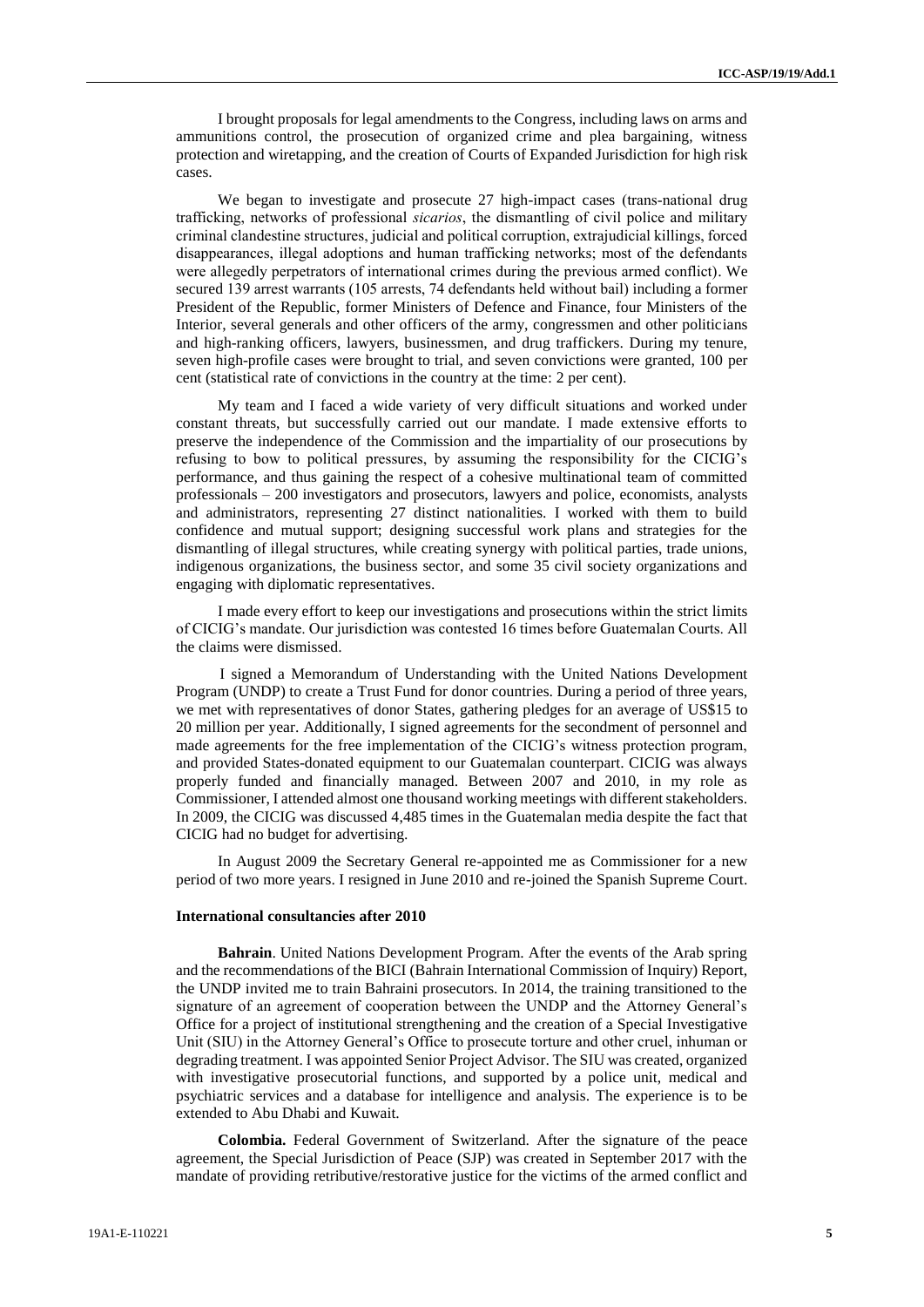of establishing the responsibilities of both State and non-State actors – in coordination with the ICC. The enormous task ahead threatened to overwhelm the Special Court. The Swiss Ministry of Foreign Affairs offered to provide an expert advisor for the SJP. This arrangement was agreed upon in April 2018. Since then, I have been advising the SJP concerning structural and organizational issues as well as on substantive matters related to the nature of the crimes, the requisites for amnesties and alternative penalties, the criteria for prioritization of cases, and prosecutorial strategy.

**Nepal**. Federal Government of Switzerland. In 2017, the Swiss Ministry of Foreign Affairs began facilitating a dialogue between the Government of Nepal, the political opposition and civil society, concerning different mechanisms of transitional justice to deal with the human rights abuses of the recent armed conflict in that country. A first round of discussions was held in Bangkok that year which I attended as a guest expert. In July 2018, representatives of the same stakeholders were invited to attend the Advanced Learning Course on Dealing with the Past in Switzerland where I serve as a guest lecturer. In November 2018 another meeting was organized in Bangkok to develop a roadmap for the implementation of the transitional justice process.

**Philippines**. Federal Government of Switzerland. The Ministry of Foreign Affairs has been accompanying the peace process after the signature of the Comprehensive Agreement on the Bangsamoro (CAB) in 2014. The Transitional Justice and Reconciliation Commission (TJRC), chaired by a Swiss expert, issued its report in December 2015. In my role as guest lecturer in the Dealing with the Past course, I have been training representatives of the signatories to the CAB for the past several years. I also participated in a workshop with the bodies responsible for implementing the recommendations of the TJRC organized in Manila in June 2019 as an expert invited by the Swiss Government. The main challenges are not only dealing with the crimes of the armed conflict, but also building a new, efficient and reliable judiciary in the autonomous Bangsamoro region, and to merge or at least to balance the application of Filipino civil law and Sharia law, as it applies to the Muslim community in the Bangsamoro.

**Ukraine**. European Union. After the Maidan protest in 2014, the European Union launched the European Union Anti-Corruption Initiative (EUACI), supporting the efforts of Ukraine to create new institutions and pass legislation to combat corruption effectively. In 2017 the European Union created the International Anticorruption Advisory Board (IACAB) with the primary purpose of advising the Congress in the legislation to be approved. I was invited to join as an expert, and was appointed Chairperson of the Board, visiting Kiev on successive occasions, meeting the Government, the political opposition, civil society, and the media, and expressing the opinion of the Board, principally in the Congress.

**Sri Lanka.** International Truth and Justice Project. In 2017 the ITJP requested me to bring charges against a Sri Lankan Army general on counts of war crimes and crimes against humanity allegedly committed during the armed conflict (2008-2009). The general had been appointed after the war to serve as ambassador to several Latin American countries. I prepared and filed a lawsuit simultaneously in Brazil, Chile, Colombia and Peru, coordinating with the prosecutors in all four jurisdictions. The Sri Lankan ambassador subsequently resigned, fled the region and sought refuge in his home country.

**Government of Switzerland**. Since 2010 the Federal Department of Foreign Affairs has invited me to serve as a guest lecturer in its annual Advanced Learning Course in Dealing with the Past, designed to train its own diplomatic staff in the Human Security Division and its international partners on the topics of transitional justice. The non-Swiss participants include government and civil society representatives primarily from post-conflict contexts in Europe (Kosovo, Georgia, Bosnia and Herzegovina, Russia, Serbia, Ukraine, North Macedonia, as well as Norway, France, United Kingdom, Spain, Austria, Netherlands), Latin America (Mexico, Peru, Colombia, Guatemala), Africa (Mali, Burundi, Cameroun, Liberia, South Africa, Chad, Tunisia, Libya, DR Congo, Egypt, Zimbabwe, Kenya and Nigeria), Middle East (Kuwait, Lebanon, Israel, Palestine) and Asia (Sri Lanka, Indonesia, Nepal, Pakistan, Kyrgyzstan, Armenia, Philippines, Myanmar and Thailand).

**UNICRI** (United Nations Interregional Crime and Justice Research Institute). Based in Turin, Italy, the Institute develops academic and research programs in partnership with United Nations Member States on issues such as international criminal law, counterterrorism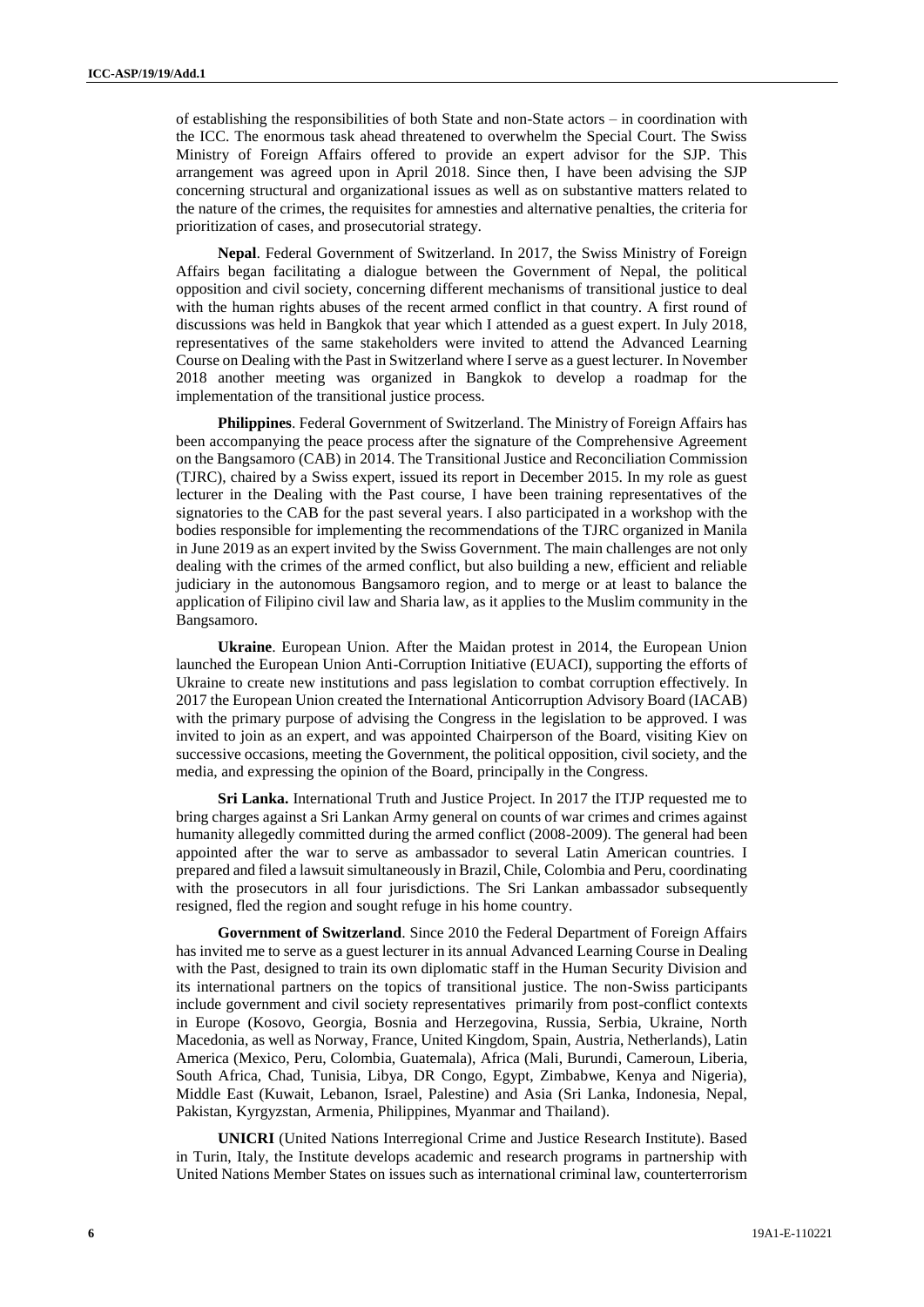de-radicalization of extremists, prevention of synergies between terrorist and organized crime groups, cybercrime, BCRN (biological, chemical, radiological and nuclear) control. As such, the UNICRI is intended to become the United Nations System think-tank for developing global criminal policies to address the most serious international and transnational criminal activities. I was invited to join the Board in 2014, elected by ECOSOC, was re-elected in 2019, and have now been re-appointed as Deputy Chairperson of the Board of Trustees.

**Other relevant consultancies**: 2006. UNODC Regional Office for Mexico and Central America, Coordinator of the Project AD/MEX/03/H32 for Crime Prevention and Abuse and Illegal use of Drugs. 2003. Expert by appointment from UNODC for a Mission in Ciudad Juárez (México) concerning the murder of women in that town. 1990-2003. Council of Europe, expert and speaker at conferences and programs addressed to promote democracy, rule of law and accountability in Eastern European countries. Azerbaijan, Bulgaria, Estonia. European Union: Member of international judicial co-operation programmes organized in 1994 by the European Anti-fraud Office (OLAF). 1993-1995. Schengen Working Group on Drugs.

**Expert activities in Africa:** In addition to the training of experts from thirteen African nations, I have researched for Open Society Justice Initiative the illegal exploitation of natural resources in Equatorial Guinea; I was appointed by UNDP as expert to advise the Truth Commission in Tunisia in order to develop anticorruption strategies; I work for the Institute for Integrated Transitions in transitional justice projects for Nigeria and Libya.

#### **Academic activities**

2014: Guest Professor, Haverford College, Pennsylvania, United States. International Criminal Justice and Transitional Justice. 2011: Guest researcher Institut Dag Hammarskjöld. Uppsala, Sweden. 2003-2006: Professor International Criminal Law and Program Director Human Rights Center for Law and Global Justice, University of San Francisco, California. 2000-2003: Associate Professor, Universidad Carlos III of Madrid, School, Criminal Law. Speaker in courses and congresses in European and American universities, on human rights, international humanitarian law and international criminal law, invited by the World Bank, UNIFEM, the Max Planck Institute, the Lelio Basso Foundation, the Konrad Adenauer Foundation, Transparency International, Amnesty International, UC Berkeley, Yale, Stanford, NYU, Drexel, CUNY and Harvard Universities, the Open Society Foundation, the US Departments of Defence, Justice and State.

#### *Pro bono* **activities**

2019. Elected President of the Asociación pro Derechos Humanos de España, the most renowned human rights NGO in my country.

2017-Present. Transparency International (TI). Designated member of the Executive Board of the Spanish Chapter of TI.

2017-Present. Institute for Integrated Transitions. Member of the Law and Peace Practice Group.

2011-Present. Harald Edelstam Foundation. Stockholm, Sweden. Member of the Board of Trustees.

2009. Expert by appointment of the Inter American Commission on Human Rights before the Inter-American Court of Human Rights. *Case Campo Algodonero v. Mexico*. Author of the written expert testimony on behalf of women victims of gender violence in the northern Mexican town of Ciudad Juárez, leading to the most important judgment of the Inter-American Court concerning the right of women to a life free of violence, and the State's duty to investigate, prosecute and punish perpetrators of gender violence and provide reparations to victims. Expert witness in the cases *Diario Militar v. Guatemala* and *Palacio de Justicia v. Colombia.*

1996 *Pinochet Case*. Author of the first lawsuits against members of the former military juntas of Argentina and Chile, which gave rise to the proceedings before the Spanish National Court of Justice (*Pinochet* case). Author, on behalf of the Public Prosecutors' Progressive Union, of reports on genocide, terrorism, torture, enforced disappearances, crimes against humanity and against internationally protected persons, immunity, universal jurisdiction, extradition, statute of limitation, *ne bis in idem*, due obedience, amnesty and international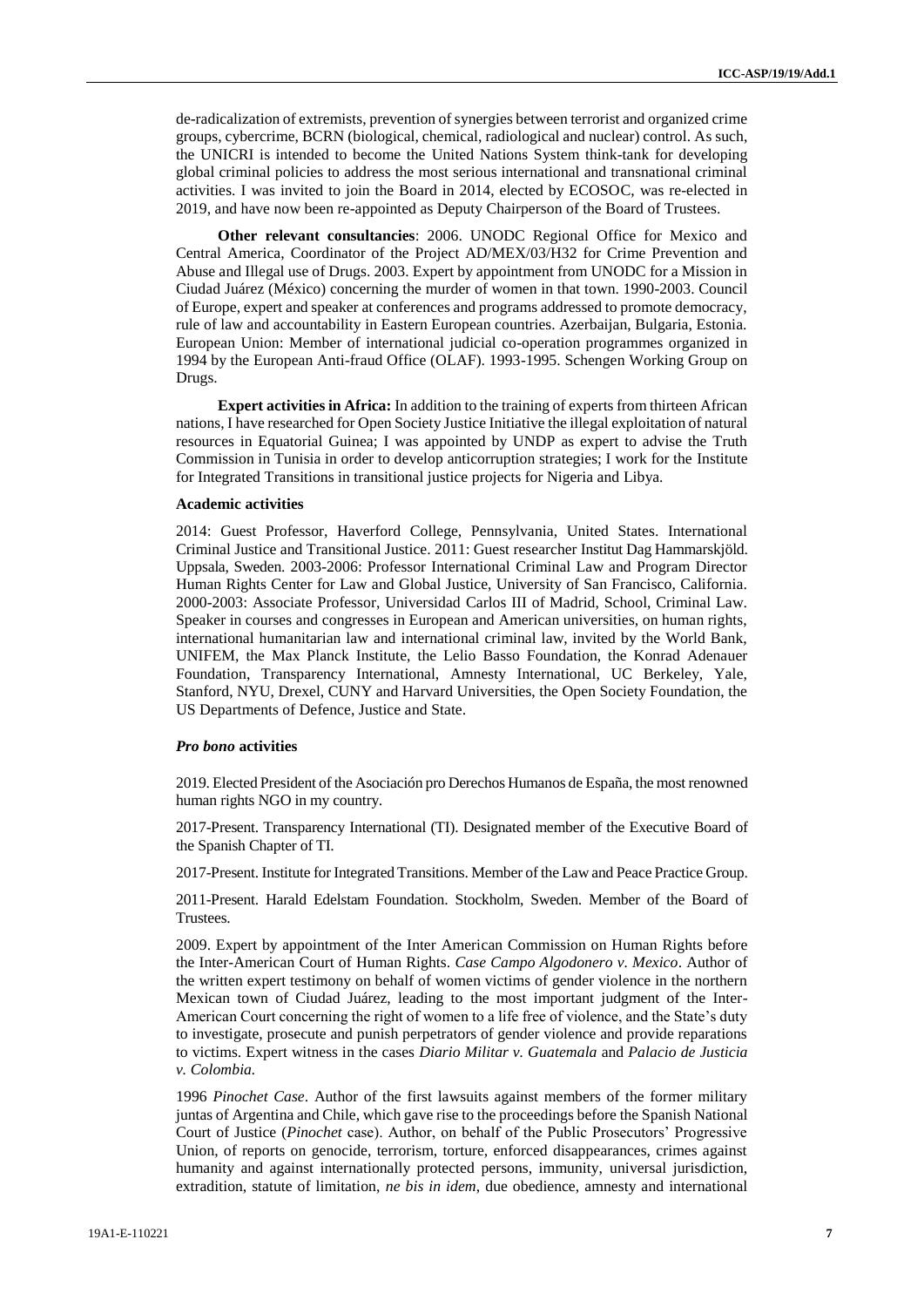legal co-operation, at the request of the Board of Prosecutors of the Supreme Court of Spain in order to obtain the detention of General Jorge Rafael Videla in Argentina and the detention of General Augusto Pinochet in London.

#### **Selected publications**

- *"Corruption, organized crime and international crimes. Lessons for prevention"*  Politorbis, Swiss Ministry of Foreign Affairs, 2020.
- "*Una Nueva Política Criminal para México*". Instituto Nacional de Ciencias Penales, México, 2018.
- "*Justicia Transicional en Chile*". Universidad Católica, Chile, 2016.
- "*Hipergarantismo: el caso de Guatemala*" Instituto Nacional de Ciencias penales, México 2011.
- "*Torture as a Greater Evil*", Johns Hopkins University Press, U.S.A., 2007.
- "*De Nüremberg a Madrid*" Revista de Jueces para la Democracia, n. 54, November 2005.
- "*The Legacy of the Pinochet Case*", in the Berkeley Review of Latin American Studies. University of California, Berkeley, 2005.
- "*The Role of Civil Society and the Media in Building a Culture against Corruption: the Experience of Spain*" in "Global Action against Corruption, the Mérida papers". UNODC, Vienna, 2004.
- "*La Jurisdicción Universal en la Jurisprudencia de la Sala II del Tribunal Supremo*" in Revista del Poder Judicial, nº 73. CGPJ. 2004.
- "*Corrupción, Globalización y Delincuencia Organizada*", in La Corrupción en un mundo globalizado. Análisis interdisciplinar. Ed. Ratio Legis, 2004.
- "*La Corrupción Económica en las Comunidades Europeas*" in Protección de los Intereses Financieros de la Comunidad Europea. Trotta, 2001.
- "*El Juicio en Cortes Extranjeras a los Miembros de las Juntas Militares Argentina y Chilena*" in Justicia Penal Internacional. Universidad Iberoamericana, 2001.
- "*Il caso Pinochet. I Crimini Contro l'Umanitá fra Politica e Diritto*". Fondazione Internazionale Lelio Basso, 1999.
- "*Fundamentación de la Competencia de la Justicia Española en Los Delitos de Lesa Humanidad*" in Contra la Impunidad, en Defensa de los Derechos Humanos. Icaria, 1998.

#### **Principal Honours and Awards**

1997. Human Rights National Award, Spain.

2003. Doctor Honoris Causa, University of Guadalajara, Mexico.

2004. Certificate of Honor. City Council of San Francisco, California.

- 2006. Doctor Honoris Causa, Central University Santiago de Chile.
- 2006. Medal of Honor of the Vice Presidency of the Chilean Senate.
- 2010. Order of the Legion of Honor. Republic of France, grade Official.
- 2010. Order of the Stella della Solidarietá, Reppublica Italiana, grade Commendatore.
- 2010. Order of the Quetzal, República de Guatemala, grade Gran Cruz.

2010. Order of the Mérito Civil. Kingdom of Spain, grade Encomienda de Número.

2016. Prize for Transparency, Integrity and Fighting Corruption by the General Counsel of Attorneys of Spain and Transparency International.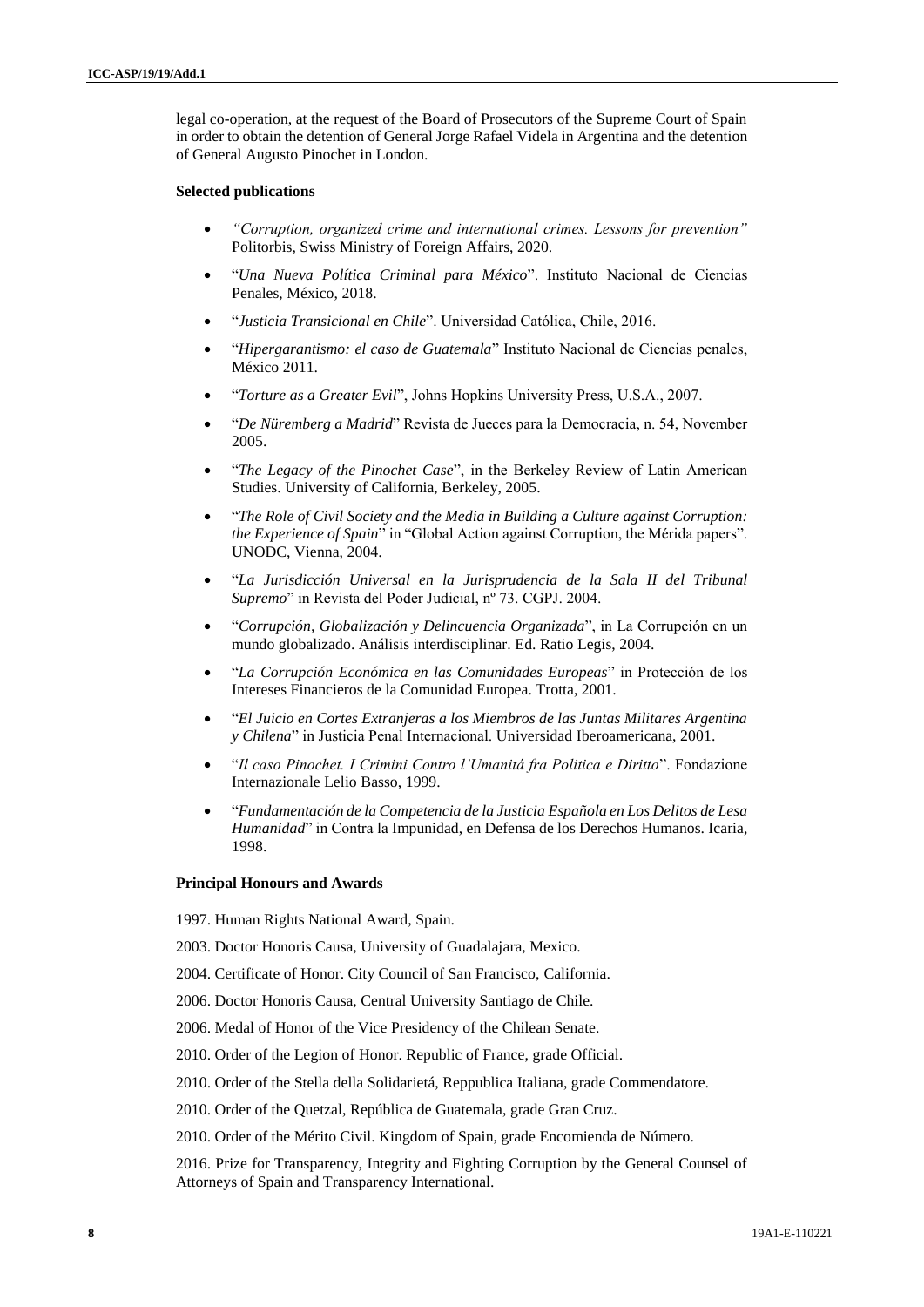2018. Doctor Honoris Causa, National Institute of Criminal Sciences, Mexico.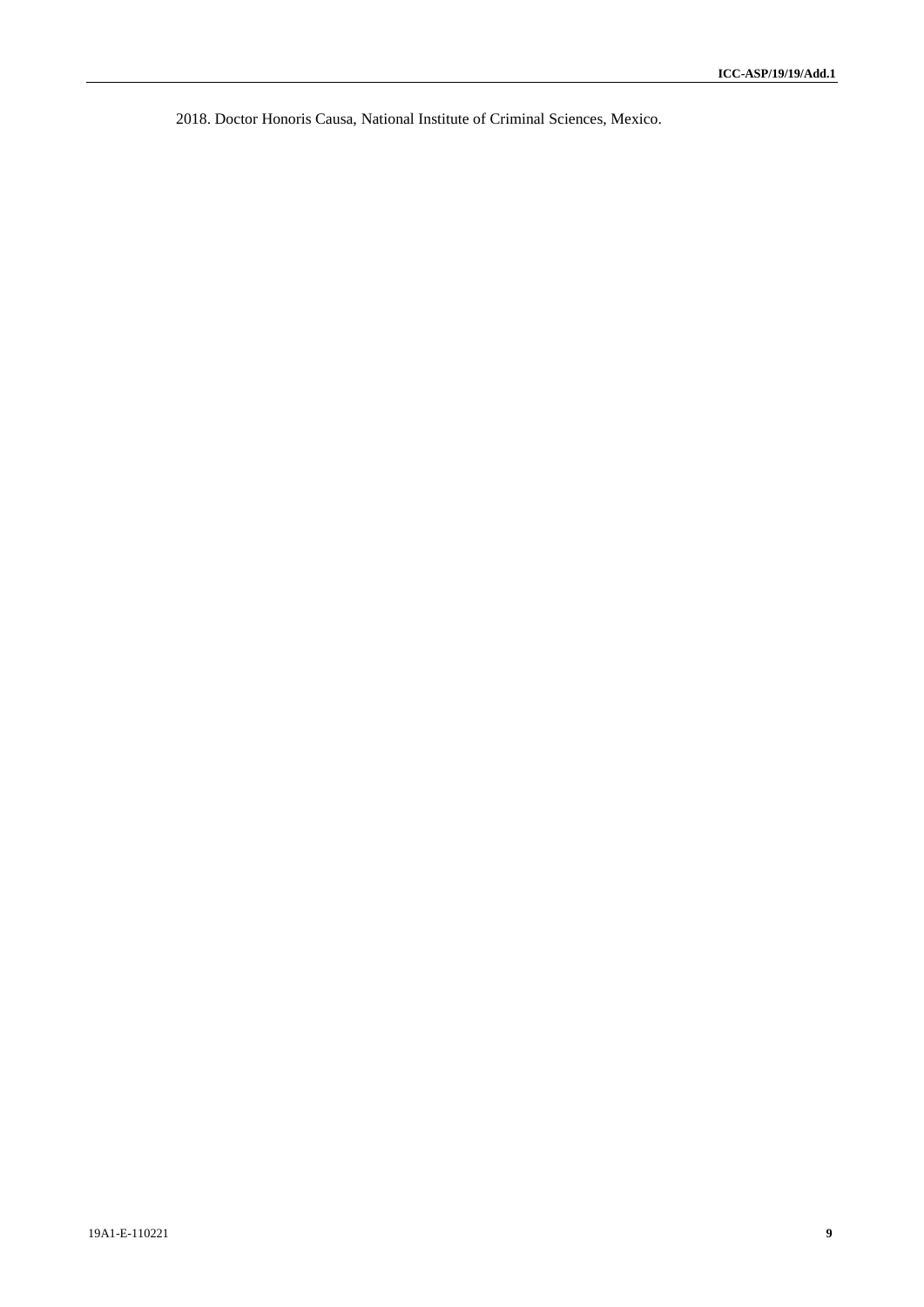# **2. GAYNOR, Fergal (Ireland)**

[Original: English]

# **Note verbale**

The Permanent Mission of Ireland to the United Nations presents its compliments to the Secretariat of the Assembly of States Parties to the Rome Statute of the International Criminal Court and with reference to the Assembly's resolution ICC-ASP/1/Res.2 (as amended by resolution ICC-ASP/3/Res.6) entitled "Procedure for the nomination and election of judges, the Prosecutor and the Deputy Prosecutors of the International Criminal Court" as well as to the Terms of Reference for the Election of the Prosecutor adopted by the Bureau of the Assembly of States Parties on 3 April 2019 (ICC-ASP/18/INF.2), has the honour to nominate Mr. Fergal Gaynor, from Ireland, for election to the position of Prosecutor of the International Criminal Court, at the election to be held during the second resumption of the nineteenth session of the Assembly of States Parties in New York.

Ireland was guided by article 42 of the Rome Statute of the International Criminal Court. Mr. Gaynor possesses high moral character as evidenced by his references and sterling reputation. Mr. Gaynor also possesses extensive and relevant experience in international criminal law having served in numerous capacities at several international criminal tribunals, including of counsel at the ICC. He is fluent in English and has excellent working knowledge of the Spanish and French languages. A copy of his curriculum vitae is attached. Ireland strongly believes that given his academic qualifications, proven prosecutorial and professional skillset, and relevant experience, Mr. Gaynor would be an excellent Prosecutor.

The Permanent Mission of Ireland to the United Nations avails itself of this opportunity to renew to the Secretariat of the Assembly of States Parties to the Rome Statute of the International Criminal Court the assurances of its highest consideration.

### **Statement of qualifications**

Statement submitted in accordance with article 42(3) of the Rome Statute of the International Criminal Court and paragraphs 28-30 of the resolution of the Assembly of States Parties on the Procedure for the nomination and election of judges, the Prosecutor and Deputy Prosecutors of the International Criminal Court (ICC-ASP/3/Res.6, as amended).

It is an honour for Ireland to nominate Judge Fergal Gaynor for election as Prosecutor. Judge Gaynor's professional experience has included twelve years as a full-time international prosecutor on some of the most complex cases to have been tried before international courts following over a decade of private practice. His technical excellence in prosecution means that he can oversee an Office that can deliver a more credible deterrent effect, based on a solid track record of convictions, upheld on appeal. He is the Reserve International Co-Prosecutor at the Extraordinary Chambers in the Courts of Cambodia and a Judge at the Kosovo Specialist Chambers, both of which are predominantly civil law jurisdictions. He has an excellent working knowledge of French and Spanish, and his first language is English.

Judge Gaynor has a strong professional reputation for achieving excellence in investigation and prosecution, and for treating all colleagues courteously and with dignity and respect. He is a person of high moral character. Ireland strongly believes that Judge Gaynor has the temperament and negotiating experience necessary to build support within the Office of the Prosecutor for the changes that it so urgently needs, and to build a constructive working relationship with other stakeholders and with States Parties.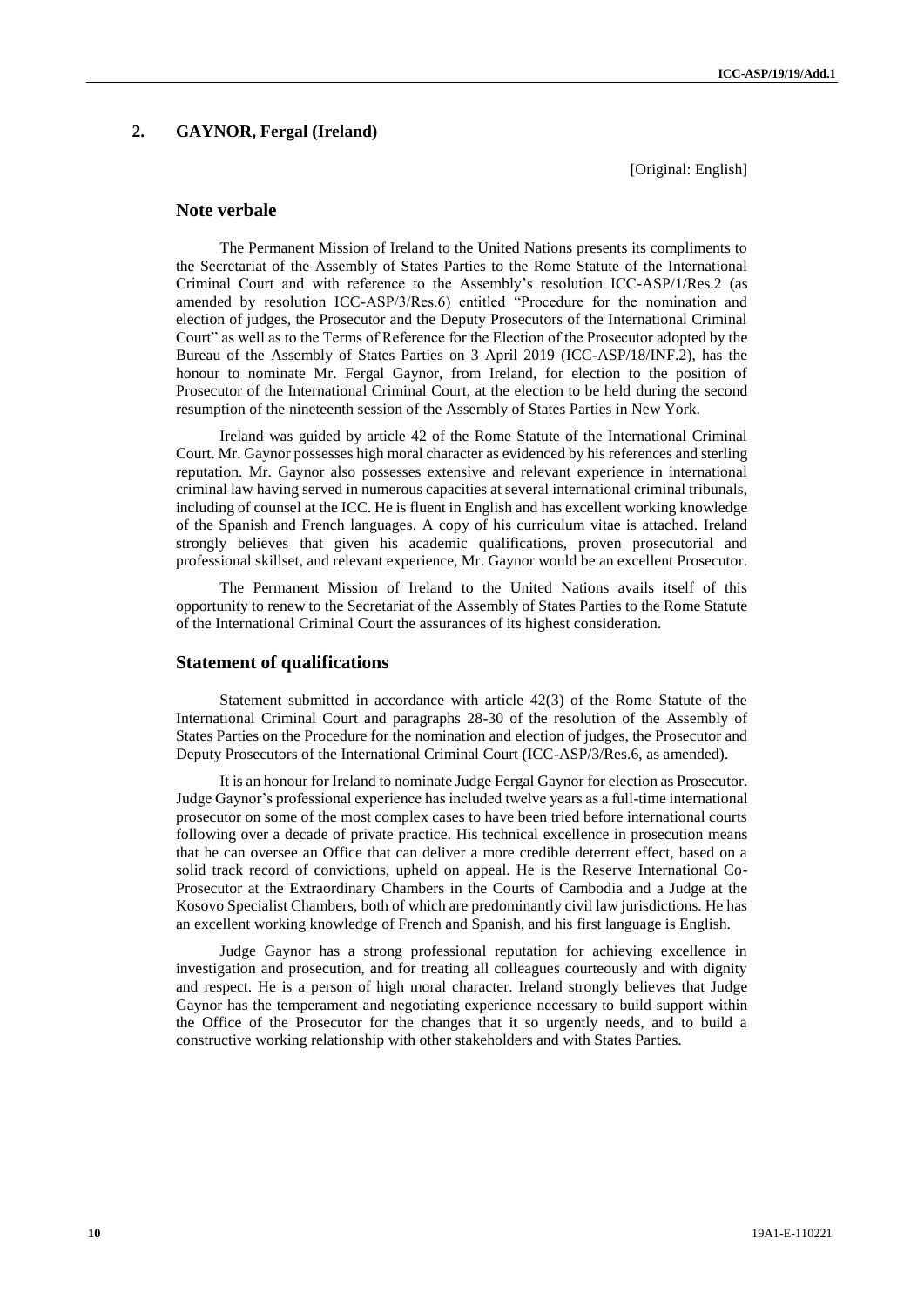# **Curriculum vitae**

### **Reserve International Co-Prosecutor at the ECCC.**

#### **Judge at the Kosovo Specialist Chambers.**

Experienced and effective prosecutor with over 22 years' legal experience, including 18 in international investigation and prosecution. Leading member of teams investigating and prosecuting senior members of the Bosnian Serb leadership, the Khmer Rouge leadership, the Interim Government of Rwanda and Syria's security and military leadership. Lead Counsel for the victims in the ICC case against Kenyan president Uhuru Kenyatta, for a group of Afghan victims in the ICC situation in Afghanistan, and for a group of Palestinian victims in the ICC situation in Palestine.

#### **Professional experience**

#### **November 2012 – present: International Criminal Court**

### *Lead Counsel for victims*

Appointed in 2012 by a Trial Chamber as lead counsel to represent the interests of approximately 20,000 victims of the Kenyatta case at the ICC, and represented them from 2012 to 2015. Currently lead counsel for a group of 82 Afghan victims in proceedings before the Appeals Chamber, and for a group of over 200 Palestinian victims in proceedings before the Pre-Trial Chamber.

• Responsible for all strategic and tactical litigation decisions, financial management, managing budget requests, preparation and presentation of oral and written submissions on the victims' behalf in the Kenyatta case before the Pre-Trial, Trial and Appeals Chambers, missions within Kenya, field security, and performance management of Hague-based staff and Nairobi-based field team.

• Managed unprecedented security, legal and logistical challenges, including state obstruction of access to evidence, in order to effectively bring views of Kenyan victims before the ICC judges.

• Reinvented model of victim representation at the ICC in order to effectively represent the 20,000 victims, while maintaining pressure on Government of Kenya to cease obstruction of justice.

• Co-ordinated, with pro-bono team in New York, research in 70 jurisdictions to prepare unprecedented application for judicial review of Prosecutor's cessation of investigation, focusing on the Prosecutor's article 54 duty to fully and promptly investigate and prosecute.

• Co-ordinated staff in diverse locations to ensure effective outcomes, oversaw budget, supervised logistical preparations for dozens of meetings across Kenya with victims, NGOs and diplomats.

• Negotiated budget-related issues with ICC Registry, and participated in initiatives at the Registrar's request as part of the Registrar's ReVision project to restructure, and secure more efficient funding of, victim participation, and reviewed ICC programme budgets by the ICC Committee on Budget and Finance.

• Communicated with the OTP orally and in writing, pressing for more rigorous investigation and prosecution of sexual violence crimes in Kenya, and crimes by the Kenyan police.

• Communicated effectively in live and recorded interviews to international and domestic radio, television and print media including BBC, Le Monde, The Economist, The New York Times, Al Jazeera, France 24 and all major Kenyan media outlets.

• Communicated in court, to diplomats, civil society, donors, members of the United Nations Security Council, as well as to hundreds of victims in village halls in many locations in western Kenya.

• Developed a strategy to ensure that the voices of the victims were heard, and to press the Office of the Prosecutor, and the Government of Kenya, to comply with their Rome Statute obligations.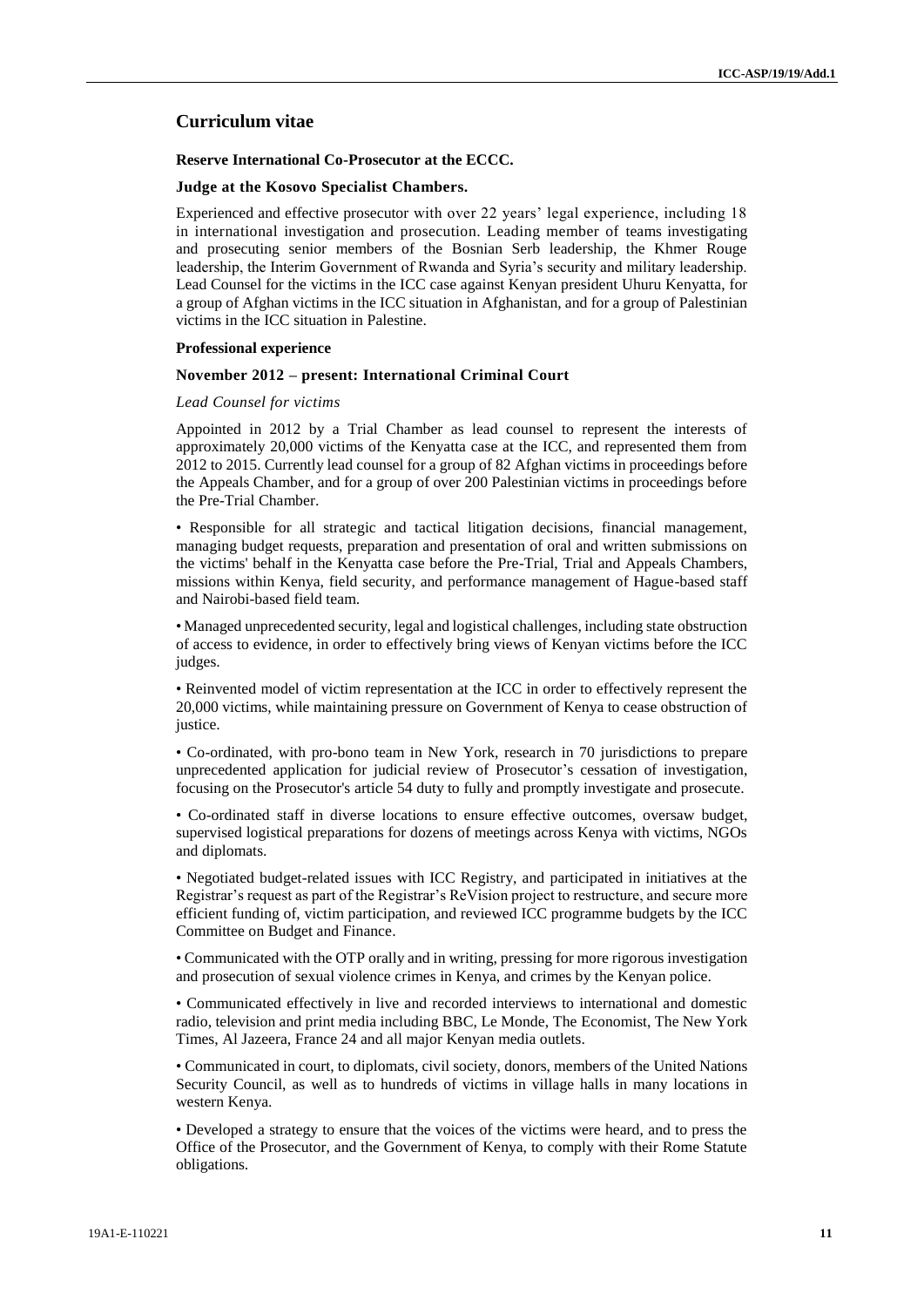• Oversaw the drafting of submissions on sexual violence; victims' participatory rights in the pre-trial and trial periods; the victims' right to an expeditious and thorough investigation; Kenya's obligations under Part 9 of the Rome Statute, the Vienna Convention on the Law of Treaties and the Articles of State Responsibility for Intentionally Wrongful Acts.

• Responded orally to arguments put forth by the Government of Kenya, and by the Kenyatta Defence concerning state non-cooperation, and the constitutional duties of the president.

• Managed extensive fieldwork in towns and villages across western Kenya, including 55 days of meetings over two and a half years with over one thousand victims. Each briefing focused on developments in the case, and incorporated intensive question-and-answer sessions during which victims put questions to me concerning collapse of the case.

• Led an unprecedented appeal by victims against a decision to deny the Prosecutor authorisation to investigate the situation in Afghanistan in 2019, and drafted, with Palestinian co-counsel, submissions on jurisdiction and statehood on behalf of over 200 Palestinian victims in 2020.

# **January 2017 – December 2019: Commission for International Justice and Accountability**

*Head, Syrian Regime Team* and *Head, Myanmar Team*

• Strategic leadership of teams investigating crimes in Syria and Myanmar.

• Led from 2017 to 2019 the CIJA Syrian Regime Crimes Team, managing a sub-team of field-based investigators based in three countries in the Middle East, and directed the field leader of a sub-team of Arabic-speaking analysts based in headquarters in Europe.

• Directed the analysis of documentary and testimonial evidence and the preparation of criminal briefs concerning crimes by Syria's security agencies, army and air force to ensure that they met the highest professional standards, for eventual use by an international or hybrid criminal court with jurisdiction over crimes in Syria.

• Oversaw a 2018 feasibility study and budget for a donor government for an investigation into crimes by members of the Myanmar armed forces against ethnic and religious minorities in Myanmar since 2011, in support of investigation expected to be conducted by the ICC.

• Oversaw the preparation of initial operational plan to secure collection and analysis of linkage evidence from the territory of Myanmar in support of expected ICC investigation, and liaised with financial staff drafting budget for two years of operations.

• Briefed numerous interlocutors including government representatives and the United Nations International, Impartial and Independent Mechanism on international crimes committed in the Syrian Arab Republic (IIIM) and the United Nations Independent Investigative Mechanism for Myanmar (IIMM).

• Managed, local and international staff in the delivery of four-day training sessions in Asia in 2018 and 2019 with groups of Burmese civil society organisations.

• Oversaw analysis of information contained in hundreds of witness statements and tens of thousands of Syria Regime documents, and the structured input of that analysis in CaseMap.

• Interviewed, recruited and provided structured feedback to analysts, and made recommendations concerning promotion; managed performance of all team analysts.

• Supervised selection and translation from Arabic to English of thousands of probative documents.

• Co-ordinated with evidence management unit in order to ensure highest-quality scanning of typed and handwritten documents, and made tactical decisions concerning the best methods to analyze large quantities of written material with limited analytical resources; transliteration protocols; optical character recognition issues; use of evidence management and case management software.

• Supervised analysts using geolocation techniques to establish the locations of crime sites, and signature analysis to match signatures of unnamed persons on Syrian Regime documents in order to identify mid- and high-level members of Syria's Regime.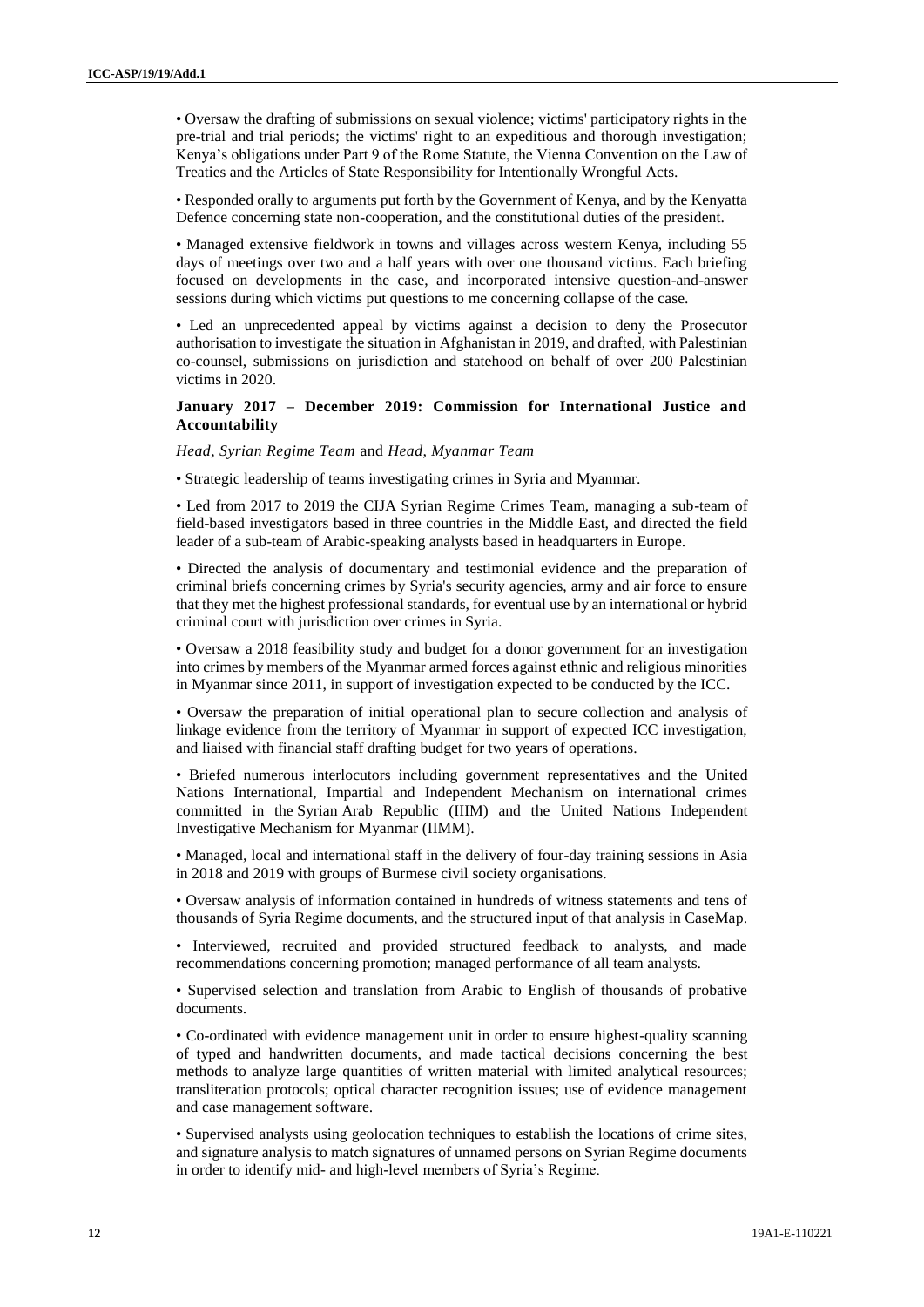• Oversaw drafting of sections of criminal briefs on sexual violence and crimes against children.

• Agreed timetables for the delivery of complex criminal briefs relating to crimes committed in Syria since March 2011 by members of the Syrian security services, army, air force and police.

• Oversaw the preparation of a 400-page brief articulating the criminal responsibility for Assad and seven other senior members of Syria's Regime for crimes against detainees.

• Oversaw the preparation of a 350-pagebrief articulating the criminal responsibility for senior members of Syria's Military Intelligence Department for crimes against detainees, including the murder of the over 8,000 detainees whose corpses were photographed by military police.

• Oversaw the preparation of other briefs, each of approximately 200 pages, concerning, for example, crimes by the Syrian Arab Air Force; an overview of the command structures of the Syrian Arab Army; criminal responsibility for those implementing Regime policy at the governorate level in three governorates.

• Developed goals and supervised the quarterly gathering of data for monitoring and evaluation, to be provided to donor governments who fund CIJA's operations.

• Oversaw preparation of quarterly reports for donors, summarizing evidence collection activities and nature of criminal briefs prepared by analysts working under my direction.

• Orally presented, in summary form, factual and legal findings to representatives of donor governments and answered questions from them, and to external oversight board.

• Agreed and implemented a completion strategy to wind down the work of the headquartersbased Regime Crimes Team, in order to ensure the smooth delivery of all analytical products to the IIIM.

• Periodically met team of CIJA investigators in the Middle East for training in interview techniques, updated them on recent developments, and conducted extensive two-way dialogue with them concerning future document collection and interviews.

**September 2015 – December 2016: Extraordinary Chambers in the Courts of Cambodia** *Senior Assistant Prosecutor (and currently Reserve International Co-Prosecutor)*

•In September 2019, the United Nations Secretary-General decided to nominate me to be appointed as the ECCC reserve International Co-Prosecutor.

• As a senior member in 2015 and 2016 of the Office of the Co-Prosecutors prosecuting Khmer Rouge leaders Nuon Chea and Khieu Samphan (case 002) and Meas Muth (case 003), I participated in strategic decision-making, overseeing analysis of evidence, and reviewing, drafting and editing written filings. These concerned the appeal of case 002/01, the trial of case 002/02, and, primarily, the investigation in case 003.

• Articulated the prosecution´s position in case 003 on many areas of international criminal law and procedure, including forced marriage, recharacterization of charges, and genocide of the Vietnamese.

• Delivered significant advances in building case 003. As the senior assistant prosecutor in charge of the case, I oversaw the analysis of evidence and preparation of the prosecution´s "final submission". This included managing draft submissions concerning joint criminal enterprise (its membership, duration, objective); the existence of a common plan; significant contribution to the realization of a common plan; international armed conflict (threshold for intensity of hostilities); forced marriage; the implementation by criminal means of nationwide policies; aiding and abetting; genocide; superior responsibility; *dolus eventualis* standard for murder; personal jurisdiction; territorial jurisdiction (crimes in Vietnam).

• Organized and ran periodic in-court oral advocacy exercises for junior prosecutors and interns, requiring participants to argue points of law and to examine witnesses played by actors.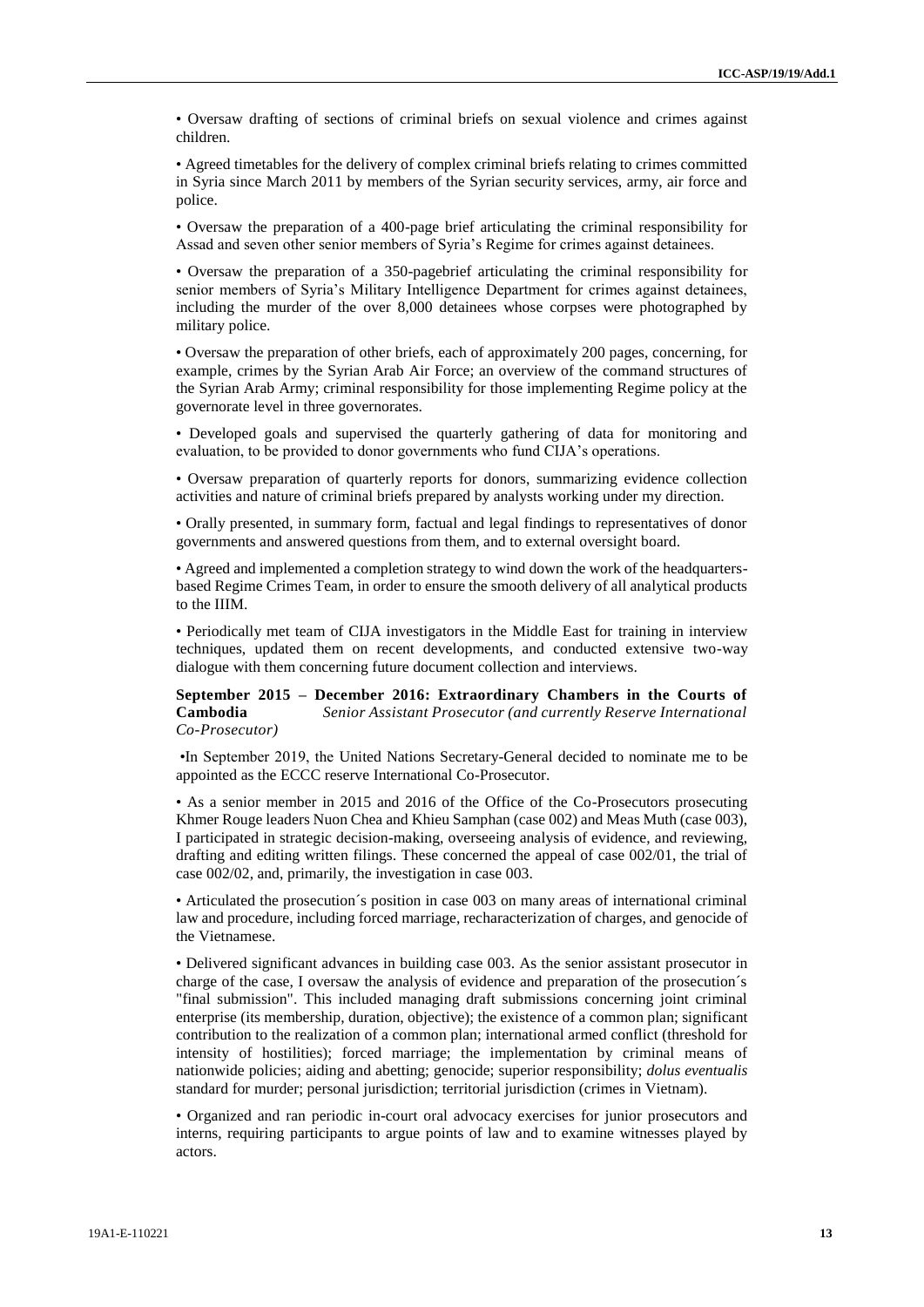• Delivered numerous presentations on areas of international criminal law and procedure to groups visiting the ECCC, and to students at the Royal University of Law and Economics.

# **September 2009 – December 2012: International Criminal Tribunal for the former Yugoslavia**

#### *Trial Attorney, Office of the Prosecutor, in trial of Radovan Karadžić*

As a key member of the courtroom team in the trial, I provided strategic and tactical advice to the prosecution team regarding the conduct of the litigation, and participated fully in the trial itself.

• Supervised junior lawyers in their assessment of evidence and drafting prosecution submissions.

• Mentored junior lawyers, providing career advice and constructive criticism relating to outputs.

• Delivered clear and effective briefings to trial team regarding the principal factual, procedural and substantive law issues arising in the Karadzic case as the case progressed.

• Examined and cross-examined dozens of fact witnesses, including victims and insiders, and expert witnesses concerning highly technical aspects of ballistics, explosives and sniping.

• Prepared and delivered concise oral argument in court on a range of procedural issues.

• Oversaw trial preparation, including drafting of motions, responses and replies; preparation of amalgamated statements; selection of exhibits for use with witnesses in court.

• Liaised extensively with the defence in The Hague and in Sarajevo in a cooperative manner.

• Liaised extensively with members of my and other prosecution teams, trial support, field support, language support, members of Judges' staff and investigations staff, Prosecutor's immediate office, OTP Leadership Research Team, and Military Analysis Team.

• Engaged in negotiations with an expert witness who refused to testify in the Karadzic trial. After he persistently refused to testify, I drafted and supervised the preparation of filings for contempt; applied for a warrant of arrest in order to secure his arrest in Bosnia and transfer to The Hague.

• Recommended, after consultation with other trial attorneys and investigators, which witnesses be called and which municipalities be dropped from the indictment.

• Managed a sub-team tasked with identifying, analyzing, and authenticating, through a state security witness, 700 intercepted conversations for submission in court as evidence.

• Organized meetings in Sarajevo between defence lawyers and prosecution witnesses, and ran the meetings in a fair and effective manner such that the defence and the witnesses felt at ease.

• Briefed domestic prosecutors from the former Yugoslavia about the drafting and amendment of indictments, including how to properly plead a joint criminal enterprise and genocide.

*•* Addressed major conference in The Hague on international criminal procedure and the right to an expeditious trial, and made specific procedural recommendations aimed at running major leadership trials more expeditiously.

# **October 2008 – August 2009: Circuit Court, High Court, and Supreme Court of Ireland**

#### *Barrister-at-law*

• Appeared in court on an almost daily basis before the Circuit Court, High Court, the (nonjury) Special Criminal Court and Supreme Court of Ireland, representing defendants in prosecutions for a range of non-fatal offences, extradition, contempt of court, terrorism and seizure of criminal assets.

#### **November 2007 – October 2008: International Criminal Tribunal for Rwanda**

*Trial Attorney, Office of the Prosecutor*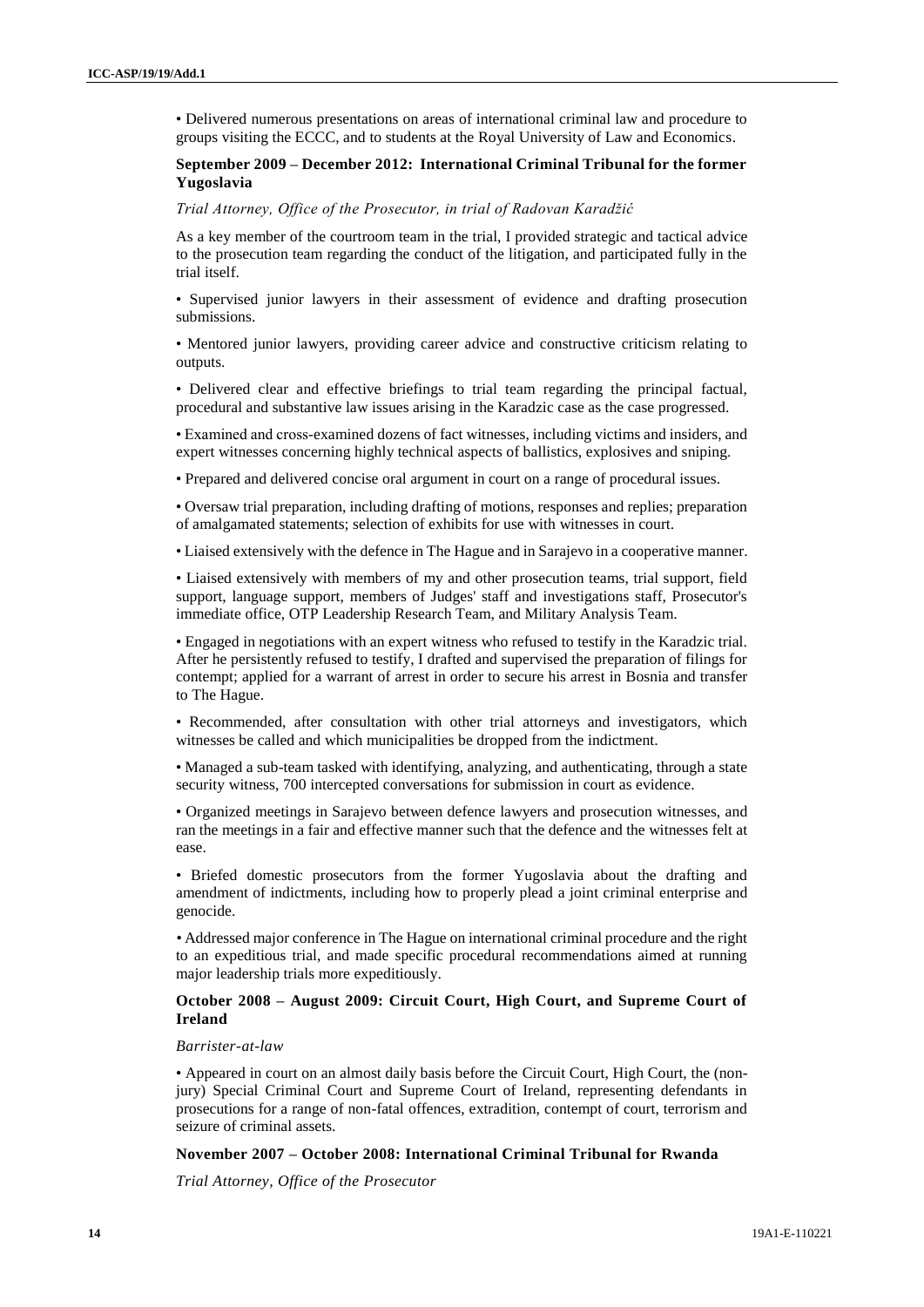• Appeared in court, on an almost daily basis, in the six-accused *Nyiramasuhuko et al.* trial, which concerned the killing of over 200,000 persons in Butare prefecture and other crimes, and opposed as necessary oral arguments put forth by all six defence teams. All six were convicted and their convictions upheld on appeal.

• Made oral submissions on a wide range of procedural and substantive areas.

• Drafted motions, responses, replies, briefs and other written legal submissions filed in French by six francophone defence teams. Supervised legal research support.

• Reviewed vast quantities of transcripts, witness statements and other evidence.

• Managed preparation for interview, and led the interview of perpetrator and victim witnesses in Rwanda, and alibi witnesses in Burundi and Malawi.

• Reviewed possibility of Rule 61 hearing against high-level fugitive for the Prosecutor.

# **February 2007 – August 2007: International Independent Investigation Commission**

#### *Legal Adviser*

• Provided strategic and tactical advice to Commissioner and senior lawyers responsible for the investigation into the assassination of former Lebanese prime minister Rafik Hariri.

• Liaised frequently with analysts, investigators, other lawyers, field security, and language support.

• Reviewed and provided comments on the Commission's reports to the U.N. Security Council.

• Prepared and co-conducted for three days in Syria a major insider interview.

# **June 2001 – February 2007: International Criminal Tribunal for the former Yugoslavia**

#### *Trial Attorney, Office of the Prosecutor*

• Lead author, under the supervision of Mark B. Harmon, of almost all motions, responses and replied filed by the prosecution (at the pre-trial, trial, sentencing and interlocutory appellate stages) in the *Krajisnik*, *Plavsic*, *Ljubicic*, *Deronjic* and *Cesic* cases. I also drafted some submissions filed in the *Lukic* and *Lukic*, *Mico Stanisic* and *Brdjanin* cases. Despite this heavy volume, I never missed a deadline.

• Managed teams of junior lawyers and interns efficiently in their legal research, drafting of summaries of evidence, and reviewed their contributions to the final trial brief.

• Made numerous arguments in order to focus trial on the matters truly in dispute.

• Examined witnesses in a manner which made best use of the limited time available, concentrated on the matters at issue in the case, and respected the dignity of the witnesses.

• Used Sanction software to present, in court, video, audio and documentary evidence.

• Researched ICTR, ICTY, European Court of Human Rights and domestic jurisprudence.

• Managed team drafting the final trial brief in the case of Momcilo Krajisnik, one of the senior architects of the Bosnian Serb ethnic cleansing campaign.

• Delegated tasks to senior and junior members of the team, reviewed incoming drafted and provided comments, ensured that internal and external deadlines were observed, and coordinated the final collation and checking of the final brief and its extensive appendices.

• Presented oral argument during prosecution's closing argument on ten complex legal questions put to the prosecution by the Trial Chamber at the conclusion of the Krajisnik trial.

• Conducted the examination-in-chief of insider witnesses, expert witnesses, and crime base witnesses, several of whom were massacre survivors.

### **August 1997 – June 2001: Freshfields Bruckhaus Deringer**

*Trainee Solicitor (1997-99); Associate (1999-2001)*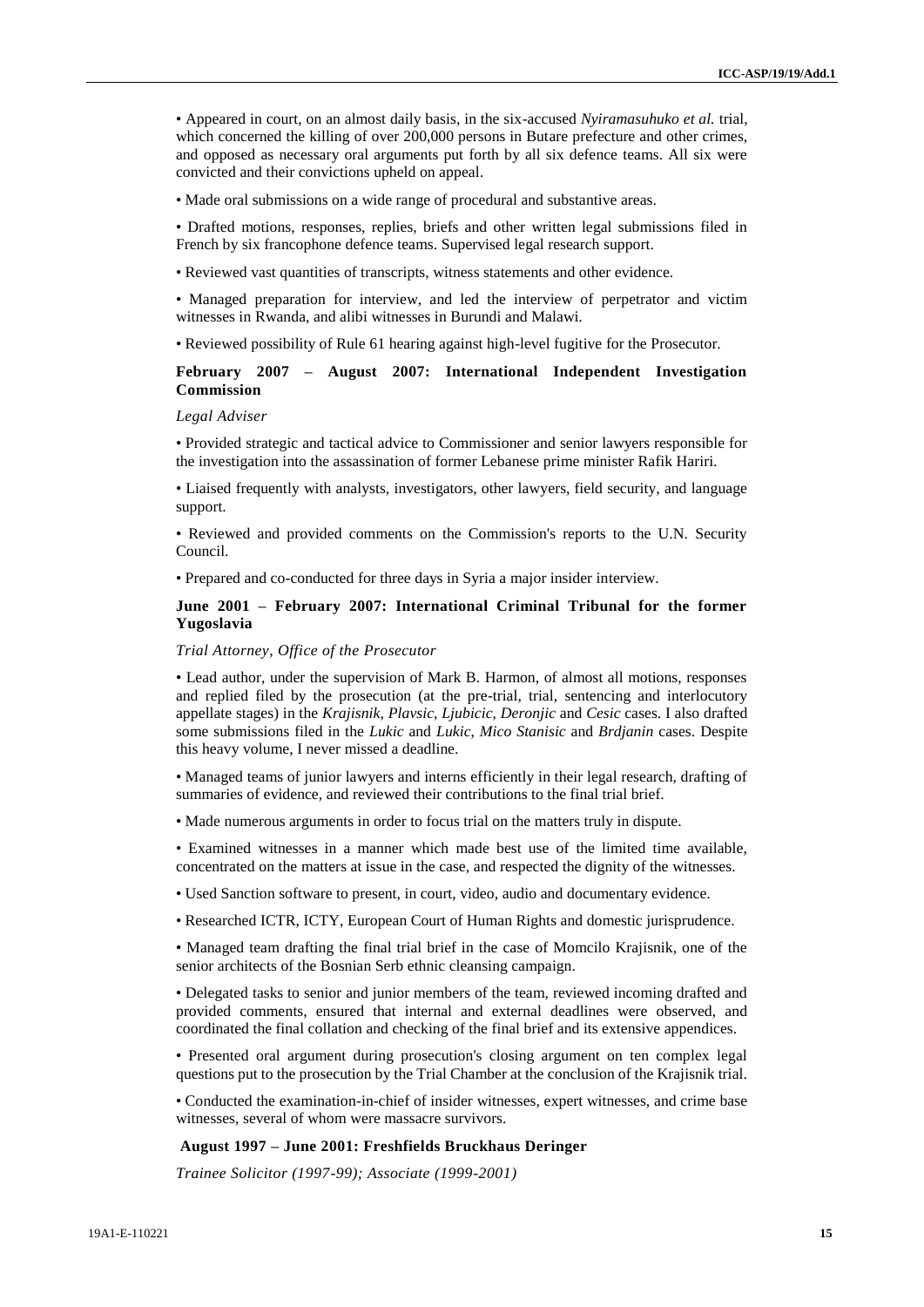• Freshfields is one of the world's leading law firms. I was recruited to its graduate training program while at Cambridge. During my training period at Freshfields, I was selected to work at its Tokyo office for six months, and later to go on secondment to its oldest client, the Bank of England.

• Drafted witness statements, settlement agreements, statements of claim, attended client meetings, interviewed fact and expert witnesses.

• Undertook legal research and drafted memoranda of advice on a range of complex areas relating to financial regulation, mergers and acquisitions, listing of securities, management buy-outs, and the impact on the Bank of England of large quantities of new financial services instruments.

### **Academic background; admissions to practice; languages**

|           | 1995-1996 University of Cambridge | Master of Philosophy in International<br><b>Relations</b> |
|-----------|-----------------------------------|-----------------------------------------------------------|
| 1990-1994 | Trinity College, Dublin           | <b>Bachelor of Laws</b>                                   |

Admitted to practice in England and Wales in 1999 and in Ireland in 2008.

Strong working knowledge of Spanish and French.

Extensive knowledge of evidence management, trial management and courtroom evidencepresentation and transcription software.

Admitted as counsel at the ICC and the Special Tribunal for Lebanon.

Born in Malawi in 1971. Raised in Swaziland. Irish nationality.

#### **Selected publications**

 *Documentary Evidence* in "Evidence in International Criminal Procedure: A Commentary", Beck/Hart/Nomos, edited Kai Ambos and others (forthcoming).

 *General Assembly Referral to the International Criminal Court,* in "The Past, Present and Future of the International Criminal Court", International Nuremberg Principles Academy (forthcoming).

 *Current Developments at the International Criminal Court*, JICJ. Co-authored with P. Hayden and K. Kappos, 2016.

 *Evidence*, in *International Criminal Procedure - Principles and Rules*, edited by Göran Sluiter and others, Oxford University Press. Co-authored with three others. 2013.

 *Uneasy partners: Evidence, Truth and History in International Trials* Journal of International Criminal Justice, Oxford University Press (JICJ). 2012.

 *Prosecution at the ICTY: Achievements and Challenges*, Südosteuropa Mitteilungen. 2012.

 *[International Tribunals and the Right to a Speedy Trial: Problems and Possible](http://connection.ebscohost.com/c/articles/53500534/international-tribunals-right-speedy-trial-problems-possible-remedies)  [Remedies](http://connection.ebscohost.com/c/articles/53500534/international-tribunals-right-speedy-trial-problems-possible-remedies)*, Law in Context. Co-authored with David Tolbert. 2009.

 *ICTY and ICTR pre-trial proceedings* and *Subpoenas*: two entries in "The Oxford Companion to International Criminal Justice", Oxford University Press. 2009.

 *Provisional Release in the Law of the International Criminal Tribunal for the former Yugoslavia*, in "The Legal Regime of the International Criminal Court" Martinus Nijhoff Publishers. 2009.

 Review of M. Cherif Bassiouni, *The Legislative History of the International Criminal Court*, JICJ. Co-authored with L. K. Morris. September 2008

 Review of Olaoluwa Olusanya, *Sentencing War Crimes and Crimes against Humanity under the International Criminal Tribunal for the former Yugoslavia*, JICJ. November 2007.

 *Ordinary Sentences for Extraordinary Crimes*, JICJ. Co-authored with Mark B. Harmon. July 2007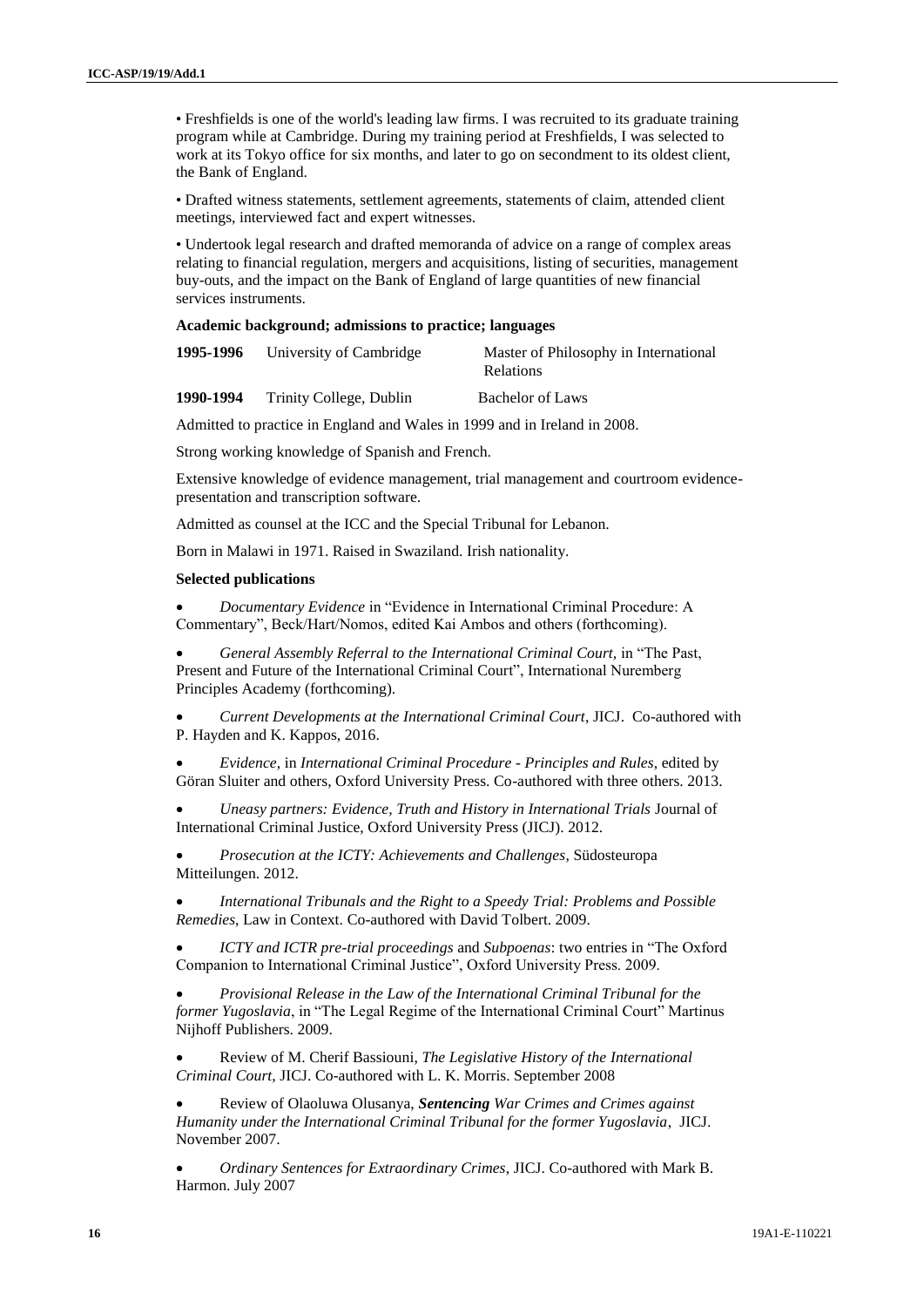*Prosecuting Massive Crimes with Primitive Tools: Three Difficulties Encountered by Prosecutors in International Criminal Proceedings*, JICJ. Co-authored with Mark B. Harmon. June 2004.

 *Current Developments at the Ad Hoc International Criminal Tribunals.* Coauthored, with Daryl A. Mundis and Barbara Goy, ten instalments of periodic digest of international criminal law in JICJ in 2004-2008.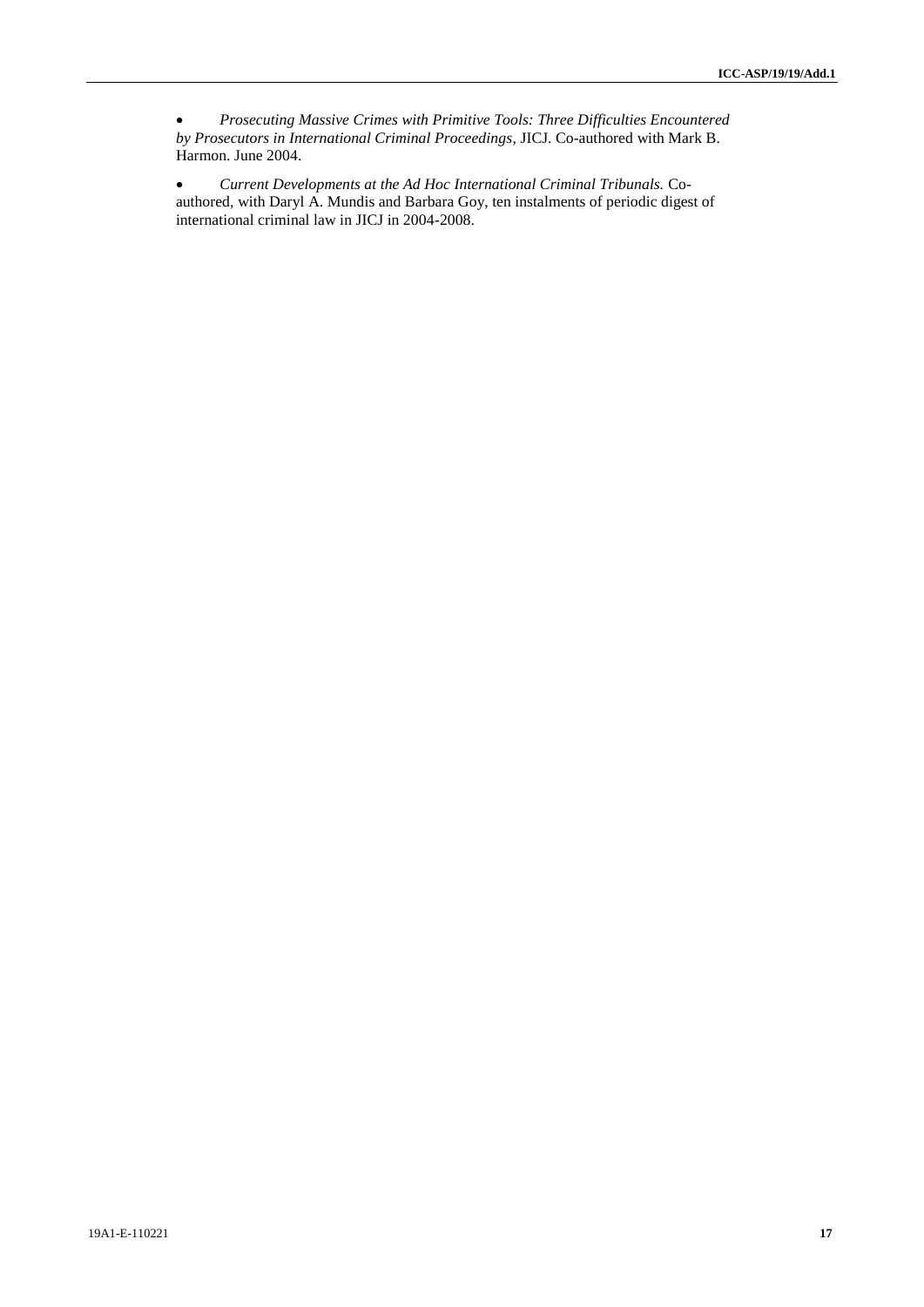# **3. KHAN, Karim (United Kingdom of Great Britain and Northern Ireland)**

[Original: English]

### **Note verbale**

The Embassy of the United Kingdom of Great Britain and Northern Ireland to the Kingdom of the Netherlands presents its compliments to the Secretariat of the Assembly of States Parties with reference to the latter's note ICC-ASP/19/SP/38 dated 1 July 2020.

The Embassy has the honour to inform the Secretariat that the Government of the United Kingdom of Great Britain and Northern Ireland hereby nominates Karim Khan QC as a candidate for election as Prosecutor of the International Criminal Court at the election to be held during the resumed session of the nineteenth session of the Assembly in New York.

The Embassy has the honour to attach to this note a statement prepared in accordance with article 42 of the Rome Statute of the International Criminal Court and paragraphs 28-30 of the resolution of the Assembly of States Parties on the Procedure for the nomination and election of judges, the Prosecutor and Deputy Prosecutors of the International Criminal Court of the Court (ICC-ASP/3/Res.6, as amended) and Mr. Khan's curriculum vitae.

The Embassy avails itself of this opportunity to renew to the Secretariat of the Assembly of States Parties the assurances of its highest consideration.

# **Statement of qualifications**

Statement submitted in accordance with article 42(3) of the Rome Statute of the International Criminal Court and paragraphs 28-30 of the resolution of the Assembly of States Parties on the Procedure for the nomination and election of judges, the Prosecutor and Deputy Prosecutors of the International Criminal Court (ICC-ASP/3/Res.6, as amended).

It is an honour for the British Government to nominate Mr. Karim Khan QC in line with article 42 of the Rome Statute. Mr. Khan is a highly qualified and experienced lawyer who has demonstrated skills in working in complex environments within an international organisation and has experience of representing defence, prosecution and victims both domestically and internationally.

Mr. Khan is a person of high moral character who has a clear and convincing vision for the Office of the Prosecutor, and the skills and experience to deliver it. Mr. Khan is a native English speaker. The United Kingdom strongly believes that Mr. Karim Khan has the right blend of prosecution, managerial and political antennae to successfully navigate the Office of the Prosecutor through the challenges over the next nine years.

# **Curriculum vitae**

LLB (Hons) (Lond), AKC (Lond), FSIArb, FCIArb, Dip. Int.Arb. (CIArb) Barrister-at-Law

### What the Directories say:

*"A "superb lawyer" and "frighteningly clever master strategist," who has represented clients in international courts across the world. As a prosecutor for the ICTY and ICTR, he has vast experience of handling complex matters such as crimes against humanity, war crimes and contempt of court disputes."; "His ability to address and sum up the most complicated legal analysis in concise yet powerful words has become legendary."; "A very highly rated advocate who is a real force to be reckoned with. He fights his cases hard but honourably"; "Has superior knowledge of international law and is a world-class advocate and drafter. He has the ability to cut to the heart of a legal issue and identify possible solutions with precision and speed. Karim manages large teams without any drop-off in the high level of service provided, and is a fierce advocate." Chambers and Partners Legal Directory (extracts, 2016-2020)*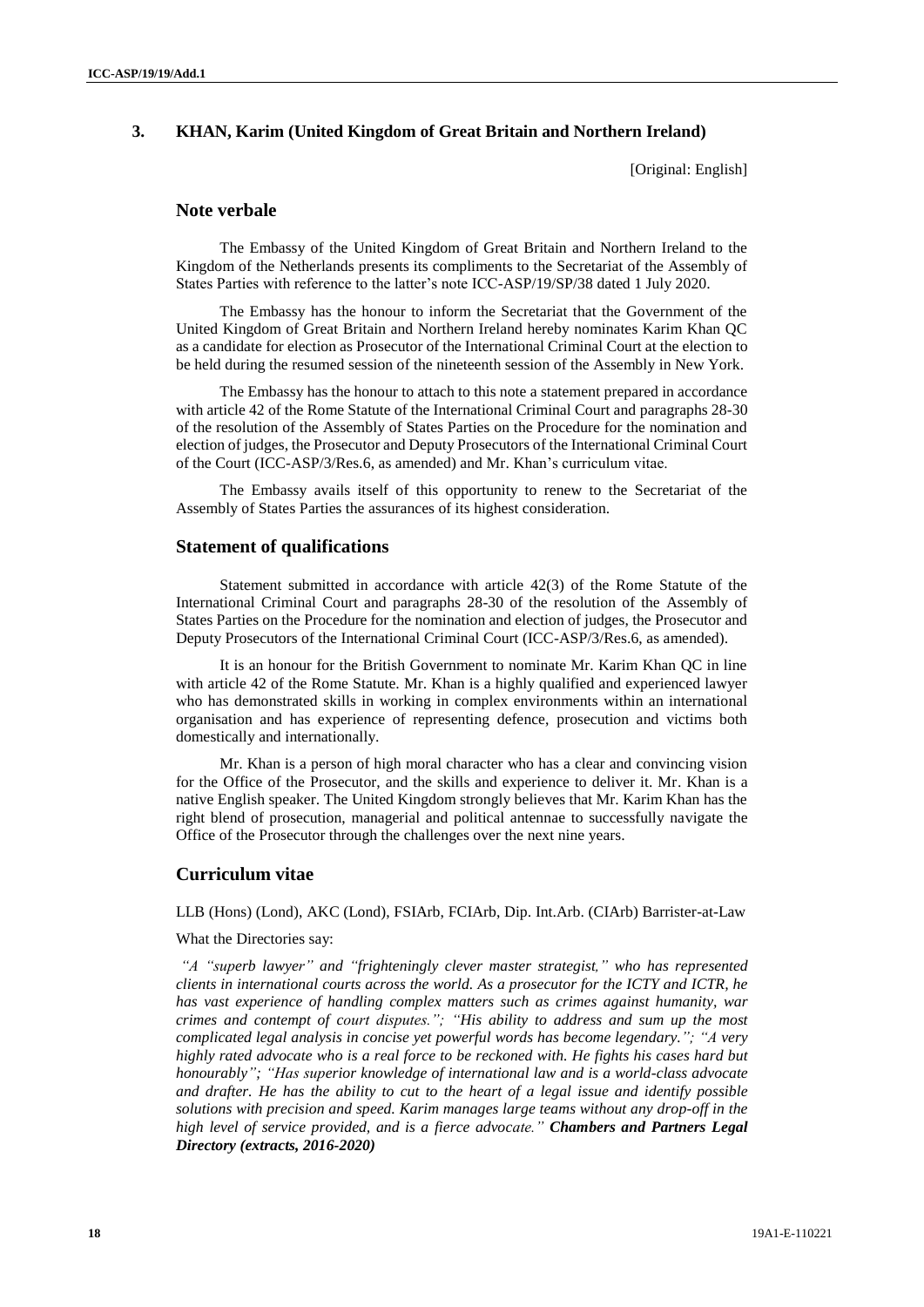*"He ensures he has a very deep knowledge of not just the facts of an incident but of all aspects of a case, which in this field involves politics, culture and society." Legal 500 (2021) "Leading Silk", Ranked Tier 1,* "*International crime & Extradition*

KARIM AHMAD KHAN QC is currently serving as Assistant Secretary-General of the United Nations, having been appointed by the UN Secretary General, Antonio Guterres, as the first Special Adviser and Head of the Investigative Team to Promote Accountability for Da'esh /ISIL crimes (UNITAD) pursuant to Security Council Resolution 2379 (2017).

A Barrister for 28 years, and a Queen's Counsel since 2011, Karim has acted in some of the largest international criminal cases for the Prosecution, Defence and for Victims. He has been involved in cases before all international or hybrid international courts, including the ICC, ICTY, ICTR, ECCC, SCSL, STL, EULEX and UN SPSC in Timor Leste (UNTAET) as well as the ICJ. He has handled complex international cases in Asia, Europe and North, East, Central and West Africa. He is a Recorder (part time judge) of the Crown Court of England & Wales and previously worked as a Senior Crown Prosecutor in London and at the Law Commission of England & Wales. Karim was the President of the International Criminal Court Bar Association (ICCBA) from June 2017 - June 2018. At the end of his tenure as President of the ICCBA, Karim was appointed the first Honorary President of the ICCBA at the ICCBA General Assembly Meeting in 2018. In July 2018 he was recognized as 'Worldwide Ambassador of the African Bar Association'.

#### **Qualifications:**

Barrister (called October 1992, Queen's Counsel 2011); Bencher, Honorable Society of Lincoln's Inn, London ; Recorder of the Crown Court; LLB (Hons), A.K.C., (King's College, London); Inns of Court School of Law, London; Dip.Int.Rel (CIFE, Nice), FSIArb, FCIArb, Dip, Int. Arb (CIArb), Advanced Diploma, International Human Rights (Abo Akademi, Turku, Finland); D Phil (candidate), Wolfson College, University of Oxford; Doctorate, honoris causa, University College FAMA, Pristina, Kosovo (2012); Doctorate, honoris causa, European University, Tirana, Albania.

# **1. International & domestic Prosecution and investigative experience**

## *(i) Special Adviser and Head of the United Nations Investigative Team to Promote*

#### *Accountability for Da'esh /ISIL crimes (UNITAD) since July 2018*

Pursuant to a unanimous resolution of the UN Security Council (SCR 2379) in September 2017, Special Adviser Khan has led the establishment of UNITAD, ensuring the deployment of the Team from New York to Baghdad within three months of his appointment in July 2018. 5 Reports presented to the Security Council and bi-annual briefings of SecurityCouncil members conducted. Under his leadership, UNITAD has sought to take an innovative and dynamic approach to the implementation of its mandate, drawing on strong strategic partnerships developed with Iraqi authorities, survivor groups, impacted communities, nongovernmental organizations and Member States.

https:[//www.unitad.un.org/content/multmedia](http://www.unitad.un.org/content/multmedia)

#### *Key achievements*

Initial budget of \$20,000,000 secured through effective engagement with Member States (\$30,000,000 including trust fund contributions);

Led establishment of institutional framework, staffing structure, standard operating procedures and initial investigative strategy of the Team, securing buy-in from all key stakeholders;

Establishment of six dedicated Field Investigation Units addressing crimes committed by ISIL against a wide range of communities in Iraq;

Establishment of specialized thematic units including the Gender Crimes and Children's Unit (GCCU) and Witness Protection and Support Unit (WPSU), ensuring the work of the Team in these fields builds on international standards;

Establishment of Financial Tracking unit through voluntary contributions;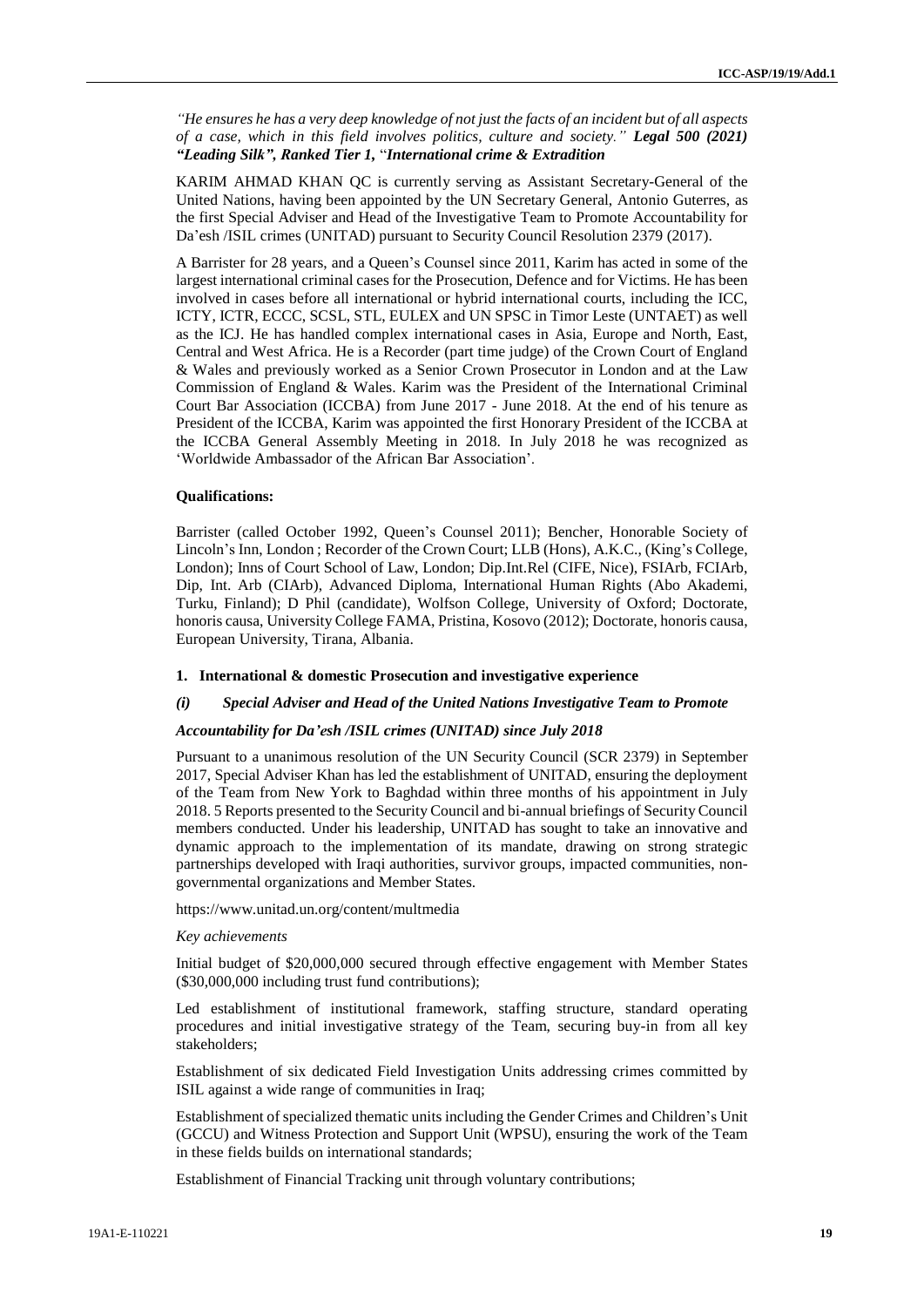Collection of evidence previously unavailable to domestic authorities seeking to prosecute ISIL, including call data records, digital evidence extracted from ISIL electronic devices, and 3-D laser scans of crime scenes across Iraq;

Successful provision of direct support to ongoing domestic proceedings, including facilitation of testimony before national courts via videolinks from UNITAD premises in Baghdad;

Provision of support to national authorities in the excavation of mass grave sites in Sinjar, securing key sources of forensic evidence;

Conclusion of MoUs and other legal frameworks with Member States, NGOs, international organizations, survivors groups and academic institutions.

Innovative responses to COVID-19, harnessing of technology and commencement of remote interviews where necessary.

*Building a partnership between the Investigative Team, national actors and the international community:* cooperation with the Iraqi authorities is a key feature of UNITAD. It is borne from a realization that effective in-country investigations require the talents and expertise of national lawyers, investigators, interpreters and analysts to be fully harnessed. To this end, Karim prioritized the effective engagement of the Government of Iraq, Iraqi judiciary and the authorities of the Kurdistan Regional Government, securing their support for UNITAD's work. In parallel, Karim has sought to continually engage with all Security Council members and other member states in order to outline progress made in mandate implementation.

*Staffing and Management:* leads a team of 154 lawyers, investigators, analysts, clinical psychologists, information management experts, political advisers and support staff. Starting from scratch, UNITAD has achieved gender balance amongst its substantive and support staff, including at the highest levels of staffing. Regard has been had to geographic diversity, with staff from Africa, Latin America, North America, Europe, the Caribbean and Asia recruited to the Team.

*Engagement with communities, civil society actors and religious leaders:* prioritized the establishment of strong bonds with impacted communities, religious leaders and survivor groups. This approach is reflected in the successful facilitation by Karim and then together with the Special Adviser on the Prevention of Genocide Mr. Adama Dieng, of the adoption of the landmark Interfaith Statement on the Victims and Survivors of ISIL, which was endorsed by all major faiths in Iraq. Reflecting the priority given to its engagement with all stakeholders, Karim also led the establishment of the UNITAD-NGO Dialogue Forum, as a platform for the engagement of non-governmental organizations in the work of the Team.

*Budget Administration:* As Head of the Team, Karim has successfully defended budgets before the ACABQ and 5th Committee. He is responsible for a budget of approximately \$30 million per year comprising contributions from the United Nations regular budget and a dedicated Trust Fund established pursuant to UN Security Council resolution 2379 (2017). In relation to the latter, Karim has managed to secure significant extrabudgetary contributions, as well as seconded national experts, from States including Australia, Germany, Jordan, the Netherlands, Qatar, Saudi Arabia, Sweden, Denmark, the United Kingdom of Great Britain and Northern Ireland, and the United States of America.

*Harnessing technology and innovation in mandate delivery:* Harnessing technology in an integrated way has been a particular focus of UNITAD, born from an understanding that the massive data sets encountered in investigations must be handled with modern tools in order to ensure timely processing and analysis. In-house software has been designed where needed, as well as using proprietary and specialist software and tools. A key focus has been to ensure that innovative approaches are integrated into the overarching evidence management systems.

#### *(ii) Prosecution Lawyer, Office of the Prosecution, United Nations International*

#### *Criminal Tribunals for the Former Yugoslavia (ICTY) and Rwanda (ICTR)*

From 1997-2000 Karim was a Legal Advisor in the Office of the Prosecutor in the United Nations International Criminal Tribunals for the Former Yugoslavia (ICTY) and Rwanda (ICTR). He worked on cases such as Delalic et al (ICTY) as a member of the trial team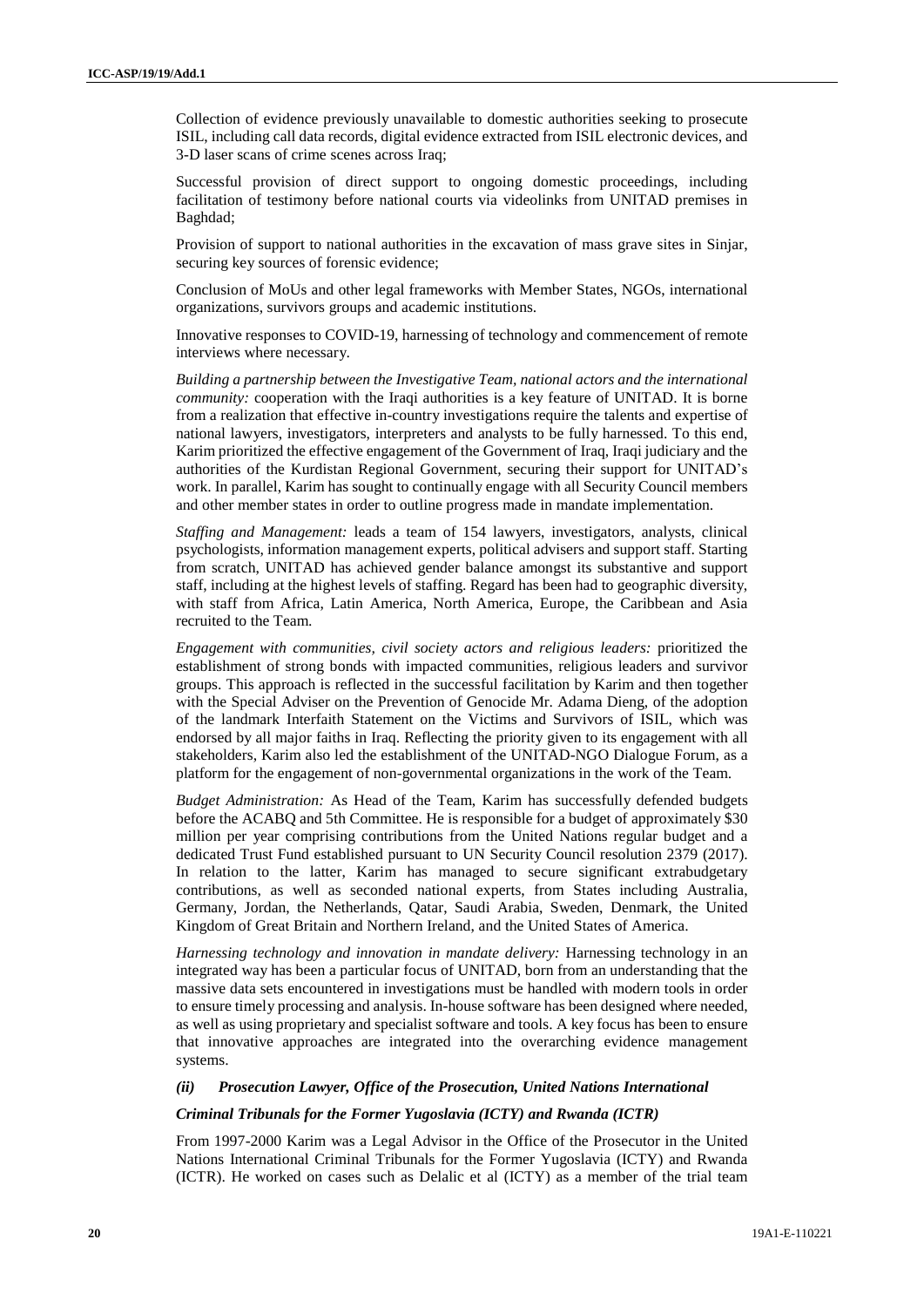working to Senior Trial Attorney Eric Ostberg and subsequently Grant Niemann. Karim attended court, drafted various filings, including co-drafting the Prosecution's response to the defence no-case to answer filing at the end othe prosecution case. Karim regularly participated in the weekly legal adviser's meetings which discussed various policy and legal issues that fell for consideration in the still early days of the Tribunal's work. He also participated in various indictment reviews. In 1998, Karim was appointed one of two other lawyers based in the Hague advising and assisting the Chief Prosecutor of the ICTY & ICTR on legal issues and acting as a link between teams in Kigali, Arusha and The Hague. Working directly with Chief of Prosecutions, Mohamed Chande Othman and (the now late) Bernard Muna, Karim conducted missions to Arusha and Kigali, advised on various pre trial, and trial matters. He also worked, as legal adviser and then appeals counsel, on various landmark appeals cases including Akayesu, Kayeshemi & Ruzindana, Kambanda, Serushago (ICTR). Performance appraisals were certified "outstanding" by Chief Prosecutor Louise Arbour and Chief Prosecutor Carla del Ponte respectively.

**(iii) 2010-present: member of Temple Garden Chambers, Temple, London & Lange Voorhuit 82, Den Haag.** TGC is a leading set recognized for its expertise in international criminal law, extradition and public inquiries. (Upon UN appointment in 2018 all private practice ceased).

**(iv) 2000-2010: member of 2 Hare Court, Temple, London.** Karim prosecuted the full spectrum of criminal cases at the Bar, and was included on the "Old Bailey list" to prosecute the most serious offences at the Central Criminal Court. Included on the Attorney-General's panel of prosecution advocates. Prosecuted cases of sexual violence and offences against the person. Also acted for the Home Secretary and for applicants in numerous immigration and refugee law cases.

**(v)** *1992-1996: Crown Prosecutor & Senior Crown Prosecutor, CPS, (Tower Bridge, City and Old street branch,) London.* Regularly appeared as a prosecution advocate in court. Advocacy mentor to junior staff. Reviewing lawyer of full gamut of criminal cases, murder (homicide), rape and other offences against the person. Also experienced in handling youth cases.

**2. Select experience in representing victims in court and conducting investigations**

## *(i) Extraordinary Chambers of the Courts of Cambodia ECCC (Cambodia), Lead Counsel for Civil Parties (Victims)*

In 2009, Karim Khan was instructed as pro bono lead counsel to the largest group of civil parties (victims) in the first case before the Extraordinary Courts of the Chambers of Cambodia (Prosecutor v Kaing Geuk Eav, alias Duch). Duch was successfully prosecuted and Karim went on to also act as lead counsel for the victims in the subsequent appeal upholding that conviction. Karim assembled and led an international team that worked entirely pro bono. He was able to secure funding for the team's national co-counsel. The representation featured in the documentary "Brother Number One": <https://ondemand.nzfilm.co.nz/#!/browse/film/14/brother-number-one?trailer>

[& www.youtube.com/watch?v=39l1fBwYxIQ](http://www.youtube.com/watch?v=39l1fBwYxIQ)

### *(ii) Lead Victims Counsel, Albanian Victims*

Until 2016, Karim also led a team, instructed by an Albanian ethnic minority, in relation to possible remedies under the ECHR and other international instruments for alleged violations relating to life and property.

### *(iii) Lead International Victims Counsel, Kenya*

Lead Counsel until July 2018 to the more than 116,000 victim claimants from the Kipsigis and Talai communities seeking redress for alleged human rights committed during the colonial period. Karim led a large multi-disciplinary team of about 40 professional staff including international and Kenyan lawyers, investigators, historians, analysts, psychosocial and mental health experts.<https://www.youtube.com/watch?v=XhlQKOsTSMg>

# *(iv) Lead Victims Counsel, Sierra Leone*

Lead Counsel (pro-bono) from 2016 for victims of historic rape and the children born of rape (now adults) by a Xaverian Priest in Sierra Leone. Compensation awarded to clients by the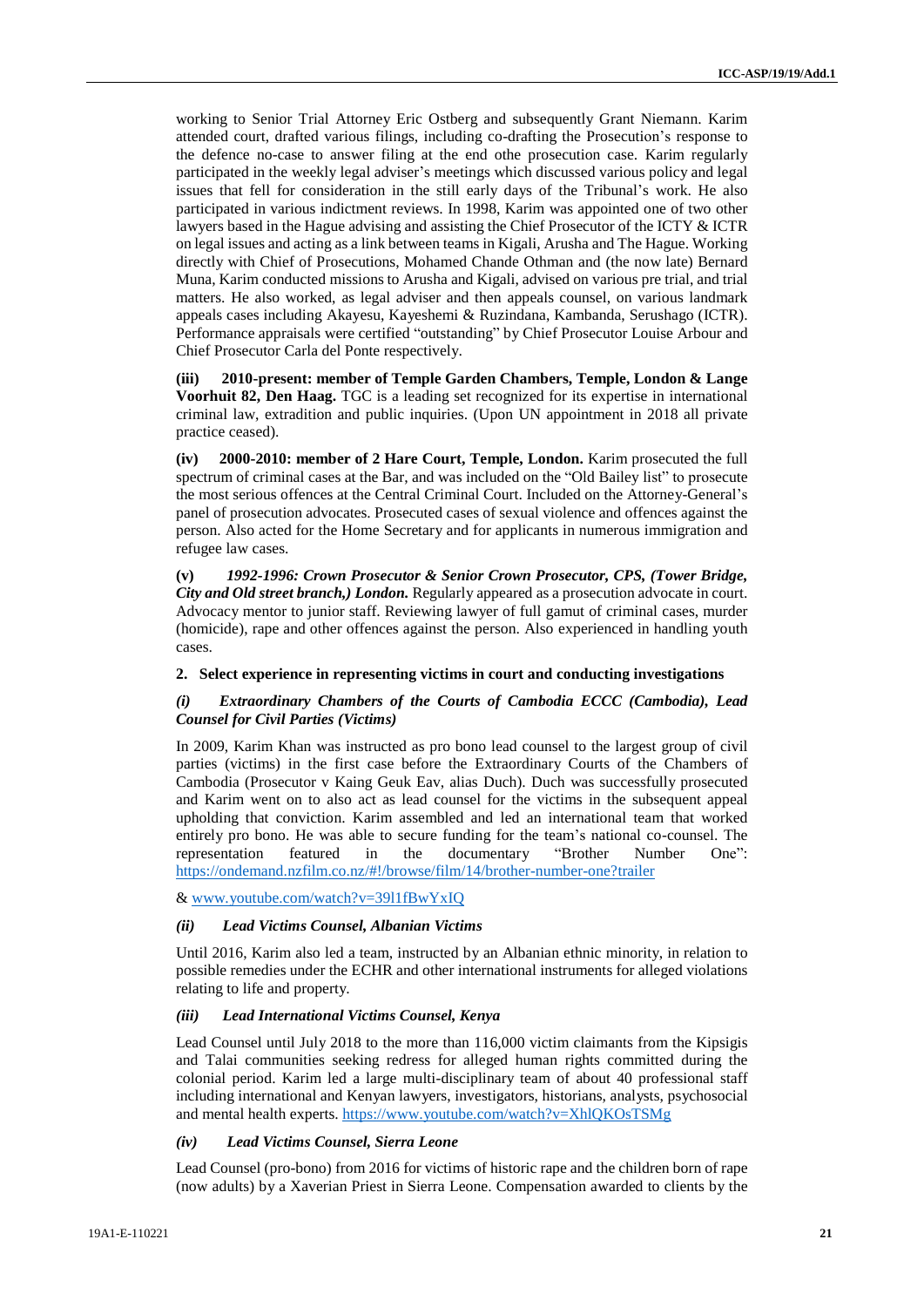Church in 2018. Lead Counsel (pro bono) until July 2018, for victims of torture, sexual abuse and summary execution during the conflict in 1998-1999. Active investigations conducted in Sierra Leone. The case was submitted to the Supreme Court of Sierra Leone and was featured in a documentary by Al Jazeera, "Peacekillers":

[https://www.aljazeera.com/programmes/peopleandpower/2018/09/peacekillers180913060](https://www.aljazeera.com/programmes/peopleandpower/2018/09/peacekillers180913060801441.html)

### [801441.html](https://www.aljazeera.com/programmes/peopleandpower/2018/09/peacekillers180913060801441.html)

### *(v) International counsel, Military Tribunal, Yaounde, Cameroon*

Pro bono counsel representing human rights defender and former UN human rights officer and SCSL Trial Chamber legal officer, Dr. Felix Agbor-Bala Nkongho. Dr Felix Bala faced various charges carrying the death penalty on account of his activity advocating for victims of human rights breaches in Cameroon. Working with former ICTR Deputy Prosecutor, the late Bernard Muna, Karim successfully sought and was granted rights of audience and made several oral submisisons before the military tribunal in Yaounde. This helped lead to the release of Dr Bala and the dropping of the capital charges against him by the President of Cameroon. (2017)

# **3. Select experience in Defending case in court and conducting investigations**

### *(i) UN Special Panel for Serious Crimes, East Timor (SPSC), Lead Counsel*

In 2001 instructed as lead defence counsel for Cancio Lopes De Carvalho, Mahidi Militia Commander before the Special Panels for serious crimes in East Timor.

### *(ii) ICTY, Counsel and Lead Counsel*

In 2003 he was appointed defence counsel in the ICTY case of Prosecutor v Limaj, the first KLA cases before the ICTY (Limaj acquitted on all counts Nov 2005, Prosecution appeal dismissed.) Appointed by the Registrar of the ICTY as Independent counsel to the Former Chief of the Bosnia armed forces in the case of Prosecutor v Sefer Halilovic. (Halilovic Appeal to President of ICTY allowed). Karim also acted as Defence counsel at trial in Prosecutor v Prlic et al (for accused Bruno Stojic) (Bosnian Croat) in the ICTY. In May 2008, he was also instructed to represent the Minister of Culture of Kosova (Prosecutor v Haraqija) charged with criminal contempt before the ICTY. (Acquitted on all counts on appeal). Also acted for former ICTY spokesperson Florence Hartmann in ICTY contempt case. Also acted as duty counsel for former Chief of General Staff of Serbia in case Prosecutor v Momlico Perisic.

# *(iii) Special Court for Sierra Leone (SCSL), Counsel and Lead Counsel*

Defence counsel in the Case of Prosecutor v Alex Brima before the Special Court of Sierra Leone. Between April 2006 – June 2007 was Lead Defence counsel in Prosecutor v Charles Ghankay Taylor (Former President of Liberia) before the SCSL. Led investigations in Sierra Leone, Liberia whilst team also based in the Hague.

### *(iv) International Criminal Court (ICC), Lead Counsel*

In November 2008, Karim Khan was appointed co-lead counsel in one of the first cases before the International Criminal Court, Prosecutor v Jean Pierre Bemba Gombo (Former Vice-President of the Democratic Republic of Congo for crimes allegedly committed in the Central African Republic.) (Article 25 charges not confirmed by ICC PTC, instead confirmation of charges under Article 28 of the Rome Statute).

Between 2008-10 was lead counsel representing Darfuri rebel leader, Bahar Idriss Abu Garda, the first ICC suspect to voluntarily surrender to the jurisdiction of the Court and the first time that a case was dismissed at the confirmation stage. After a contested confirmation hearing, all charges were not confirmed by PTC and Prosecution application for leave to appeal, dismissed.

In March 2010 instructed for two additional Dafuri rebel leaders, Abdullah Banda and Saleh Jerbo. Worked with the OTP, Registry and others to ensure the voluntary appearance of these two suspects before the court in June 2010. This was the first case in the ICC where confirmation was not contested by the defence and case fast tracked to the trial stage.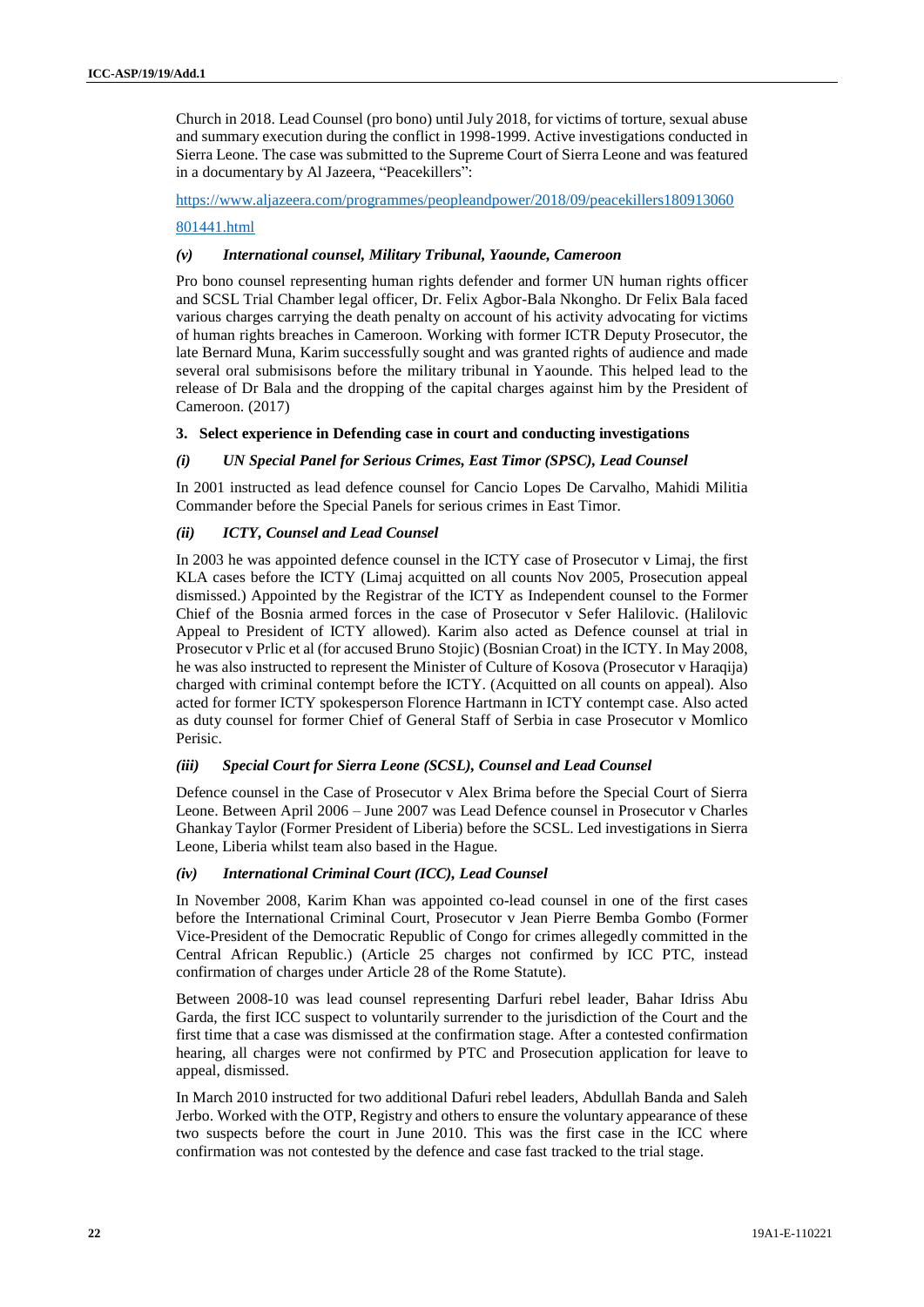In January 2011, instructed as lead counsel to represent Ambassador Francis Muthaura, Cabinet Secretary & Head of the Public Service of Kenya. After active investigations in Kenya and extensive litigation, all charges were withdrawn by the Prosecution in March 2013, before trial commenced. This was the first time the Prosecutor of the ICC has withdrawn charges in a case that had been confirmed.

Instructed as lead counsel for William Ruto, Deputy President of Kenya. Full in depth investigations conducted in Kenya including forensic evidence, cell site evidence, documentary, testimonial and OS investigations conducted. This case ended in 2016 with a successful "no case to answer" submission by the Defence.

In 2016 (until June 2018) appointed as lead counsel for Dr. Saif Al- Islam Gadafi strictly limited to the issue of an admissibility challenge to the jurisdiction of the ICC based upon an assetion of double jeopardy / ne bis in idem.

### *(v) Special Tribunal for Lebanon (STL), Lead Counsel Lead*

Defence counsel to Al Jadeed TV and Ms. Karma Khayat in relation to charges of contempt of court before the Special Tribunal for Lebanon (STL). Active investigations conducted in Lebanon. This case represents the first time that a corporation has been charged before an international criminal or hybrid court. The company Al-Jadeed and Ms Khayat were acquitted on all counts in 2016. Prosecution appeals dismissed.

#### *(vi) Libyan Criminal Case, Lead International Counsel*

International counsel until July 2018 to represent the former Prime Minister of Libya, Dr. Baghdadi Al-Mahmoudi who was charged before the courts of Libya until his release was ordered in 2019.

#### *(vii) EULEX Kosovo, Lead International Counsel*

Between 2010 and 2012, lead counsel for Fatmir Limaj (former Deputy Prime Minister of Kosovo) in relation to charges of war crimes allegedly committed in Kosovo in 1999 before the EULEX (hybrid) court system in Kosovo. Led investigations, field missions to Kosovo, experts instructed. At the end of this trial, Fatmir Limaj was acquitted on all counts on 2 April 2012. The Supreme Court of Kosovo ordered a re-trial before a new Trial Chamber and Karim also acted as lead counsel in that case which again ended in a full acquittal on all charges. Also acted as lead counsel for Limaj in EULEX corruption case. Client acquitted on all charges.

### **4. Select other international work**

*President of the International Criminal Court Bar Association (ICCBA) (2017-2018)* Of particular note, during his Presidency of the ICCBA, Karim participated in the GQUAL mock debates and signed the GQUAL Action Plan on behalf of the ICCBA. The working group on harassment was also established. Regional and national focal points were appointed from both state and non-state parties. At his own expense, Karim visited several under-represented countries like Singapore, Fiji and Timor Leste to create awareness about the work of the ICC and the ICCBA.

**Legal Committee member & Legal Adviser to the Secretary General, Asian Hockey Federation (AHF)** 2010-2014 member of the legal committee and Legal Adviser to the Asian Hockey Federation, a continental federation under the FIH.

**Counsel & advocate, International Court of Justices:** Until June 2018, Karim was part of a team that included Professors Payam Akhavan, Vaughan Lowe QC, Mathias Forteau, Alan Boyle, & Philipa Webb, instructed in the Maritime delimitation in the Indian Ocean (Kenya v Somalia). Oral arguments made in the Peace Palace.

#### **5. Select lectures & Public Events**

Karim has been a speaker on ICL and lectured extensively throughout the world including at the Universities of Tsinghua, China; Florence, Sarajevo, Utrecht; Stanford; Northwestern; King's College, London; Oxford; Sandhurst Military Academy; the Joint Service Command and Staff College, UK (2001-2010), National Police Training Centre, Bramshill and in Phnom Penh, Cambodia (workshop for the Judges of the ECCC) and Beirut, Lebanon Speaker at Bar Leaders conference, IBA (2012) and the IBA's ten year ICC anniversary event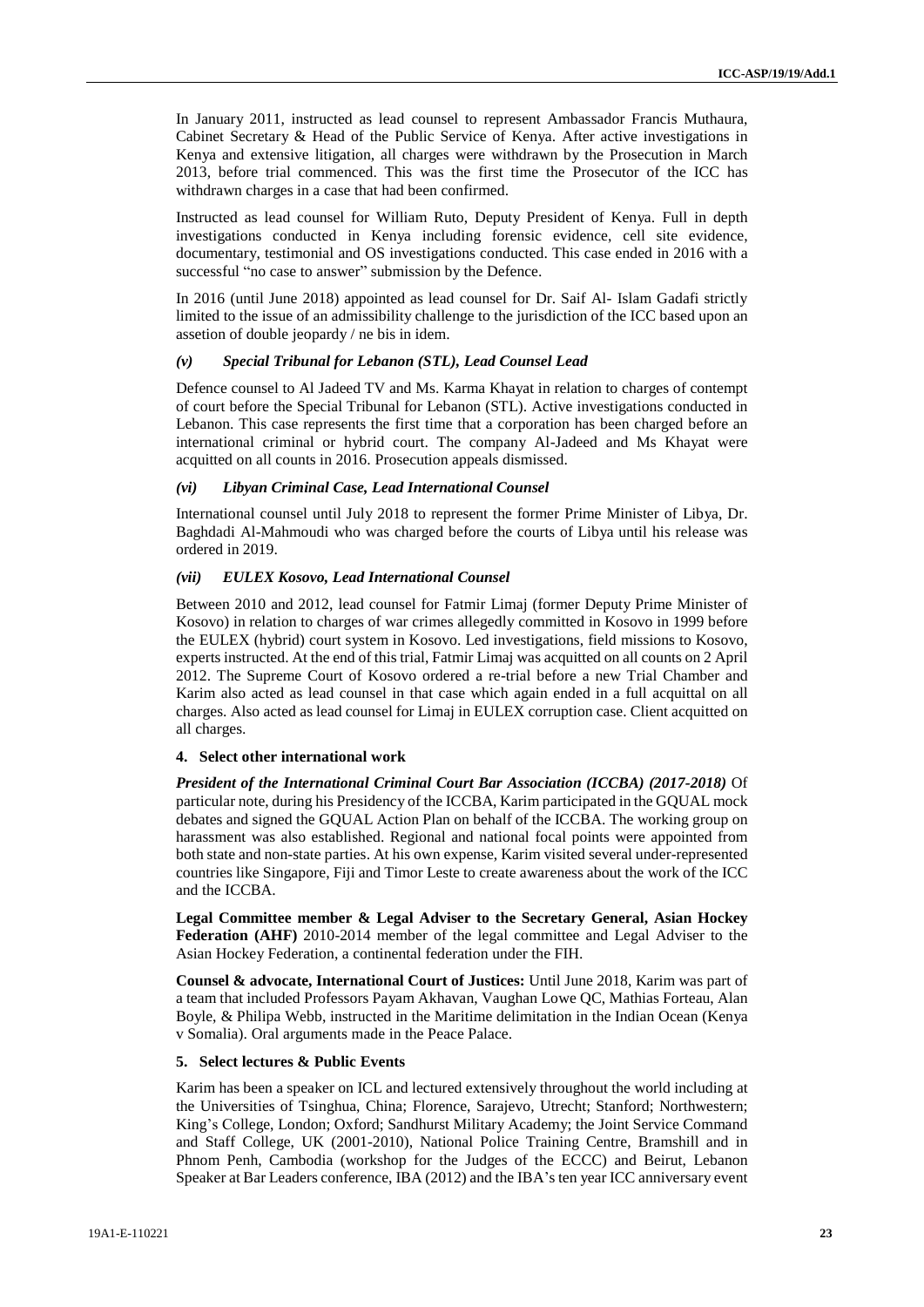at the Peace Palace; the ICTR 20th Anniversary Conference in Arusha (2014); the IBA's Annual conference in Tokyo (2014), the 'Global Human Rights Summit", Tokyo, (2015); IBA's annual international criminal law conference, the Hague (2015) and 2016 (Hague). 2017, WSD Handa Annual Lecture, Stanford Centre for Justice and Human Rights, Stanford University, California "Islam and Human Rights"; Delivered Franz-Hermann Bruner memorial lecture on "Integrity in investigations" at the 19th Conference for International Investigators (CII), Songo, South Korea (2018); 2018 PAAMA Peace conference, key note address, "Islam and Human Rights" 2018 (London); 2nd AMA Peace Conference keynote address, Banjul, The Gambia, "Islamic law, Justice and Human Rights"; (2019).

Trainer and panelist at Philippines Judicial Academy (PHILJA) (Attended by Chief Justice of Philippines and Judiciary of Supreme Court  $(19 - 23)$  January 2016 and November 2016. Trainer and Course director, "Best Practices in Human Rights Investigations", Philippines Commission of Human Rights, Manila, 21- 23 February 2018. He acted as Trainer, Constitutional Court of Indonesia, Jakarta, 26-27 February 2018, on international criminal law, investigations and evidence. Conducted training for Commissioners of the Indonesian Human Rights Commission on best practices in collection of evidence and interviewing victims and witnesses of gross human rights violations. From 2016-2018 appointed as Trainer on international criminal law, prosecutions and investigations by the Prosecutor General of Timor-Leste (East Timor), Dr. Jose Xiemenes. Conducted training for Judges, Prosecutors and Senior Police Officers in Dili.

#### **6. Appointments & Awards**

Criminal Lawyer of the Year 2017 (UK), Society of Asian Lawyers (SAL); Visiting Professor, International law and Human Rights, Fourah Bay College, University of Sierra Leone; Senior Research Fellow, King's College, London (1999-2002); Honorary Lecturer, School of Law, University of Utrecht (2010-2011 and 2012-2013); Former Director, the Peace and Justice Initiative; member of the CBA's working group on the ICC Act 2001; member of the Foreign & Commonwealth Office, Pro Bono Human Rights Panel; included on Attorney-General's panel of Prosecution Advocates (2001- 2004). Awarded the 1999 John D & Catherine MacArthur Foundation Fellowship on International Peace and Security; Alexander Maxwell Law Scholarship Trust Award 2001. 2008, elected an individual member of the International Legal Assistance Consortium (ILAC); past member Disciplinary Council of the Association of Defence Counsel of the ICTY (ADC) (2007 to 10). Past Chair, Amicus Committee, (ADC). Member of the ICTY Disciplinary Board (along with ICTY judiciary) (2009 – 13). In 2010, Karim was also elected to the Disciplinary Appeals Board of the ICC (along with ICC judiciary 2012-2015).

# **7. Select Publications**

Contributing author: "Integrity & independence in the delivery of accountability" in CILRAP & Nuremberg Principles Academy publication "On integrity in international criminal justice". Eds. Professors Bergsmo & Diettrich, TOAEP (forthcoming);

Co-Author, of Archbold International Criminal Courts (Sweet & Maxwell, 1st ed 2003; 2nd ed 2005, 3rd ed 2009 4th edition (2013) 5th edition (2018);

Co-Editor and contributing author: Principles of Evidence in International Criminal Law, (Oxford University Press) (2010)

Contributor to Human Rights Practice (Sweet & Maxwell. 2002 to 2016);

Contributing Author to A Commentary to the Rome Statute on the ICC (BadenBaden) 2000; 2nd ed 2008; 3rdedition (2016)

Co-Editor of the International Criminal Law Reports (ICLR) (Cameron May) (2006 to 2014);

Co-Author, An unbreakable thread? The presumption of innocence in international law in "Promoting Accountability under international law for gross human rights violations in Africa, Essays in honour of Prosecutor Hassan Jallow", (Brill I Nijhoff, 2015)

Co-Author, "Sitting on Evidence? Systemic Failings in the ICC disclosure regime – time for reform" in Law and Practice of the International Criminal Court, (OUP, 2015)

Co-Author, Defensive Practices: Representing Clients Before the International Criminal Court, 76 Law and Contemporary Problems 191-233 (2014);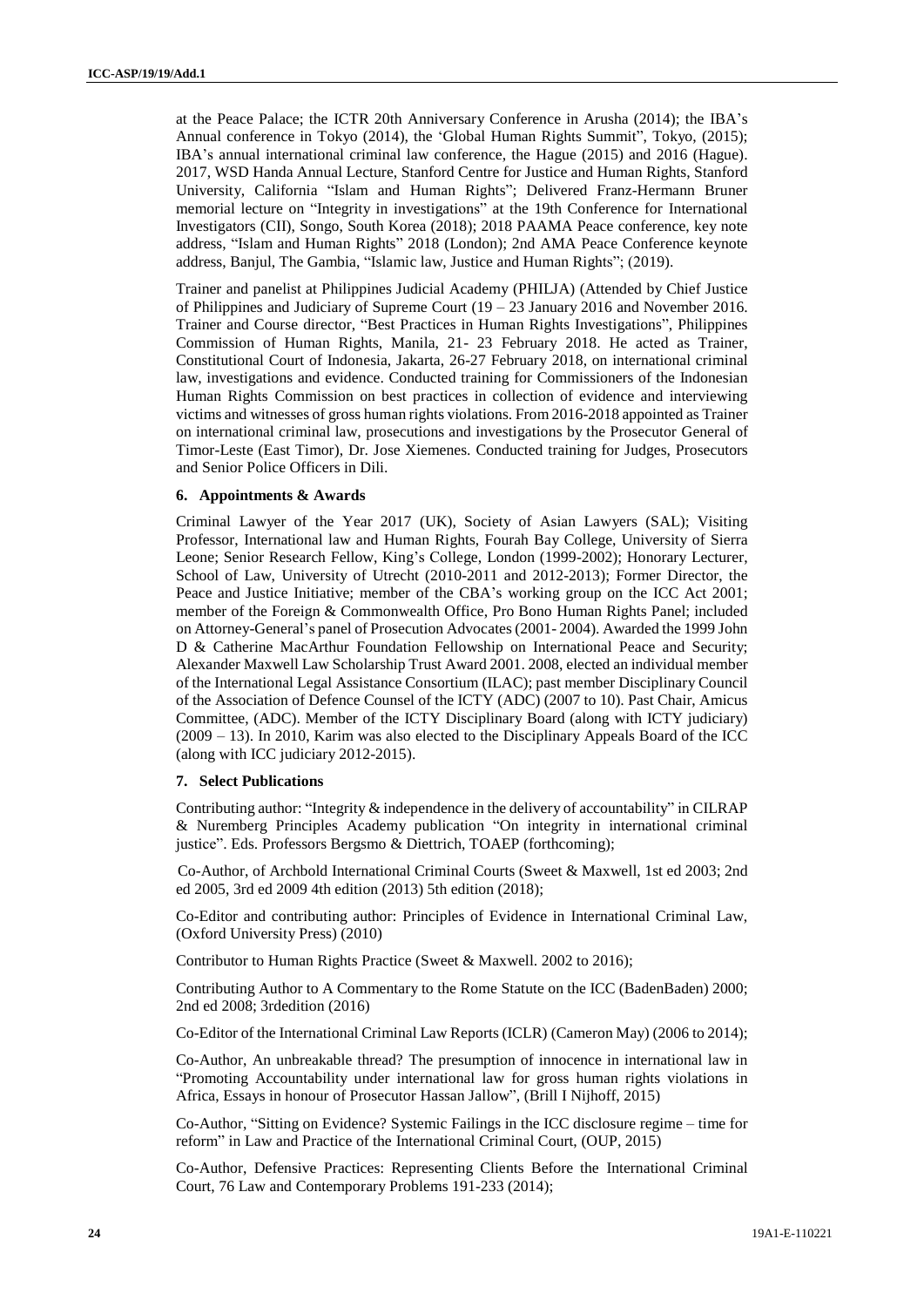Co-Author, The Presumption of Innocence at International and Hybrid Criminal Tribunals and Courts, Sri Lankan Law College Journal (2014);

Author, Oxford Transitional Justice Research -Working Papers Series, paper on victim participation before the ECCC (2010).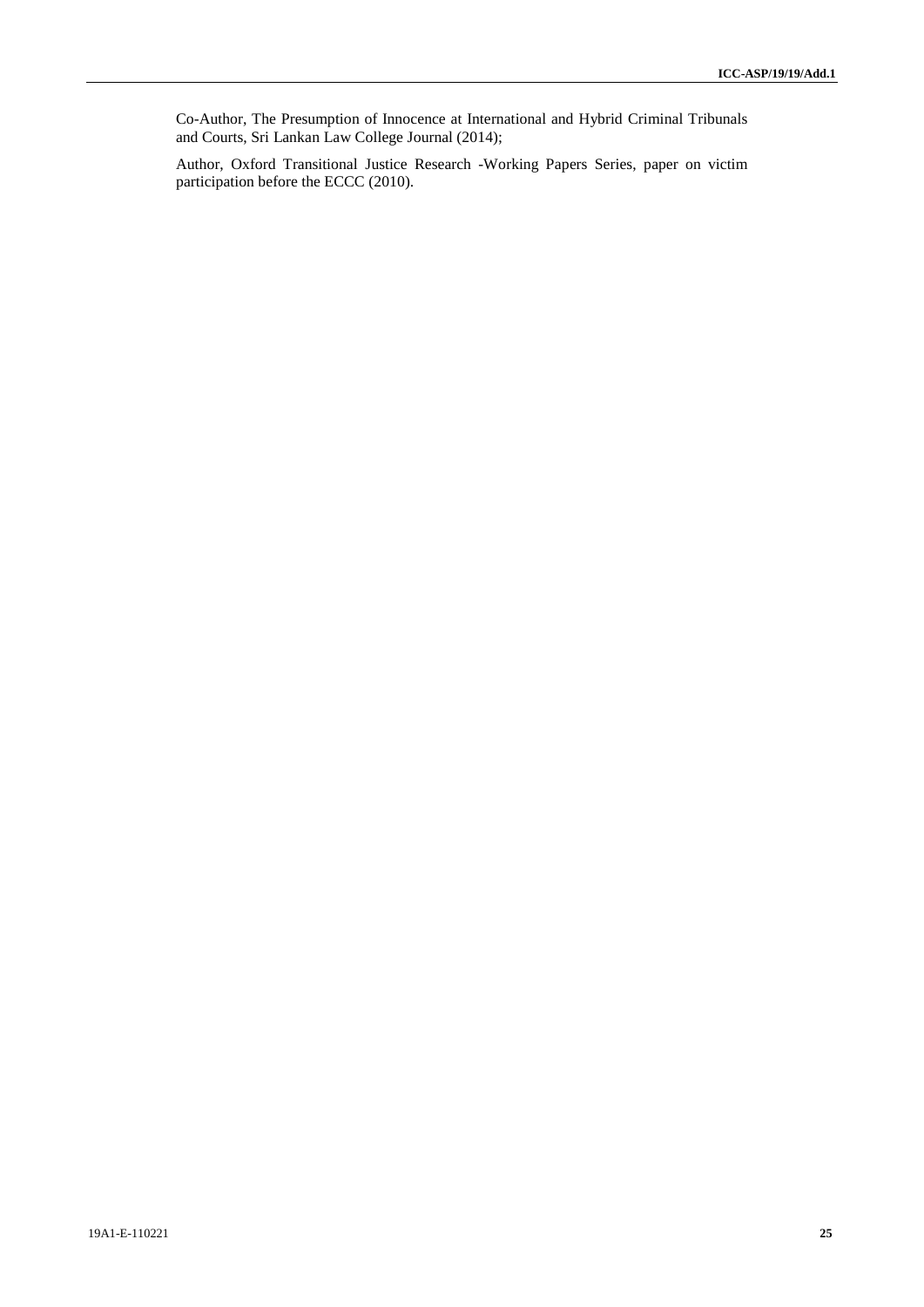# **4. LO VOI, Francesco (Italy)**

[Original: English]

# **Note verbale**

The Permanent Mission of Italy to the United Nations presents its compliments to the Permanent Missions of the States Parties to the Rome Statute of the International Criminal Court and has the honor to inform them that Italy has submitted the nomination of Mr. Francesco Lo Voi for the position of Prosecutor of the International Criminal Court for the term 2021-2030, at the election to be held at the second resumed nineteenth session of the Assembly of States Parties scheduled for 12 February 2021 in New York.

Mr. Lo Voi's nomination has been submitted in accordance with article 42(3) of the Rome Statute of the International Criminal Court and following Note Verbale ICC-ASP/R19/SP/22 of the Secretariat of the Assembly of States Parties to the Rome Statute. A Curriculum Vitae of Mr. Lo Voi is enclosed.

The Permanent Mission of Italy to the United Nations avails itself of this opportunity to renew to the Permanent Missions of States Parties to the Rome Statute of the International Criminal Court the assurances of its highest consideration.

# **Statement of qualifications**

Statement submitted pursuant to Assembly resolution ICC-ASP/1/Res.2, as amended by resolution ICC-ASP/3/Res.6 and in relation to article 42, paragraph 3, of the Rome Statute.

It is an honour for Italy to nominate Mr. Francesco Lo Voi for election as next ICC Prosecutor.

Mr. Francesco Lo Voi is a person with the highest moral character and with a particularly strong commitment to the independence of the prosecutorial function, which is a cornerstone of both the Italian judicial system and the Rome Statute. In over 30 years of professional activity, more than 25 of which were dedicated to exercising prosecutorial functions, Mr. Lo Voi has always performed his duties with the utmost personal integrity and full commitment, showing a strong dedication to the protection of victims' rights, especially in support of the most vulnerable.

Mr. Francesco Lo Voi has proved to be a highly competent career prosecutor. He has exercised the prosecutorial function for almost three decades, in the last ten years heading and managing a large prosecutorial office, currently composed of seven (7) Deputy Prosecutors, sixty-one (61) Prosecutors, an Administrative Director and an administrative staff of more than 350 employees. His leadership profile and profound experience in conducting numerous successful investigations – involving transnational organized crime, money laundering, and trafficking in persons – would be extremely beneficial for the position of the ICC Prosecutor. His ability to operate efficiently in international contexts is proven by the important results achieved in dealing with transnational crimes, especially when acting as National Member of Eurojust between 2010 and 2014.

Mr. Lo Voi's extensive prosecutorial experience fully meets the requirement of article 42, paragraph 3, of the Rome Statute. Except for a short period between 2002 and 2006, when he was posted at the Italian High Council for the Judiciary, since 1990 Mr. Lo Voi has uninterruptedly exercised the prosecutorial function leading complex investigations and securing the arrest and conviction of hundreds of criminals, including high profile members of criminal organizations.

Mr. Francesco Lo Voi is fluent in English and has a good knowledge of French.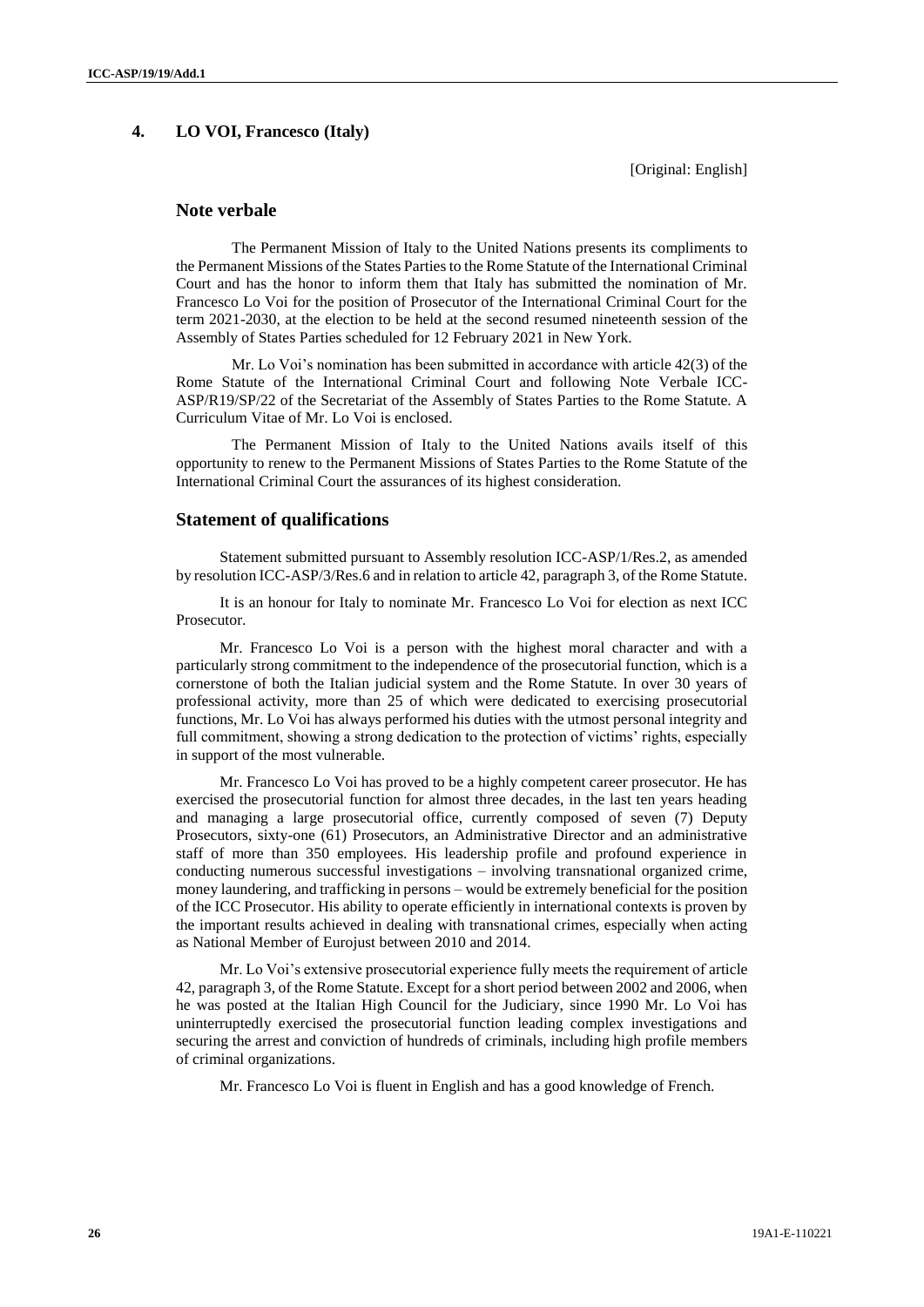# **Curriculum vitae**

#### **Francesco Lo Voi, born on November 5th, 1957 in Palermo (Italy).**

I got the degree in Law at the University of Palermo, magna cum laude, in July 1979.

I entered the judiciary in 1981; after the training period, I started serving as a Judge in a misdemeanor Court in Sardinia for two years, dealing with civil and criminal cases (at that time, also playing the role of investigative Prosecutor); afterwards (1984-1987) I have been a Judge at the Court of Caltanissetta (Sicily, Italy), dealing both with civil and criminal cases and also chairing for one year a special Court section in charge of cases of confiscation of illicit assets. Subsequently, I have been a Judge at the Court of Palermo, dealing with criminal cases.

I am fully **member of the Prosecution since July 1990**, in different positions (totally, **more than 25 years**, even not considering the High Council for the Judiciary):

• **Prosecutor at PPO Palermo from July 1990 to April 1997**. During this period, I dealt with complex cases mainly concerning organized crime and mafia organizations – "Cosa Nostra" – with dozens of suspects. I also represented the Prosecution in Court in many trials, where the Courts usually accepted my requests. I achieved some dozens of "life sentences" and highly severe convictions, with penalties from 20 to 30 years, for the crimes of "participation in a criminal association", multiple murders, drug trafficking, money laundering, and so on. I have been also responsible for leading some sections of the Prosecutor Office of Palermo, particularly the section in charge of the execution of the penalties and the one in charge of the investigation aimed at identifying illicit assets of organized crime members, for the purpose of their confiscation. I was also responsible of seeking some "Cosa Nostra" fugitive members, some of them at the highest position in the said criminal organisation: all of those I was responsible of have been found and arrested by the Police, under my instructions and coordination.

• **Prosecutor at GPO Palermo from 1997 to 2007** (see below for the period 2002-2006, during which I was member of the High Council of the Judiciary). In that Office, I represented the Prosecution before the Court of Appeal of Palermo in hundreds of trials, so increasing my Courtroom experience, mostly again in complex criminal cases concerning organized crime. I have been tasked with many organizational aspects of that Office, personally delegated by the Prosecutor General, who also appointed me as Secretary General of the said GPO. Also in this activity, I achieved a great number of convictions for the responsible of very serious offences.

• **Member of the Italian Council for the Judiciary from July 2002 to July 2006**. The High Council for the Judiciary is a Constitutional, independent body, chaired by the President of the Republic and is in charge of all the decisions concerning recruiting, career, appointment to directive positions and disciplinary aspects of all the Italian Magistrates, both Judges of Prosecutor. The preliminary examination of each paperwork is made by one of the ten Committees, and the final decision is taken at the Plenary sessions, composed by all the members (27). I also chaired and vice-chaired some of the said Committees, giving a new organization to the work thereof and reducing the backlog. I have been also the Director of the Study Office of the Council (for nearly two years), that is competent for giving legal advices to the Committees, the Presidency Team and the Plenary and for preparing the documents and opinions to be used before the administrative Courts, in case of litigation. Since the High Council is in charge of the approval of the organizational aspects of the judicial offices, this gave me the possibility to improve my experience in the organizational aspects of different sectors and in the management of offices, particularly when it comes to the best use of human resources.

I also actively took part in the setting up of the Network of the European Judicial Councils (ENCJ), participating in the preparatory meetings (and, subsequently, to the official meetings) and also directly contributing to the creation of the web-site of the Network. At the end of the four-year term of the Council, I went back to GPO Palermo, until October 2019, as said above.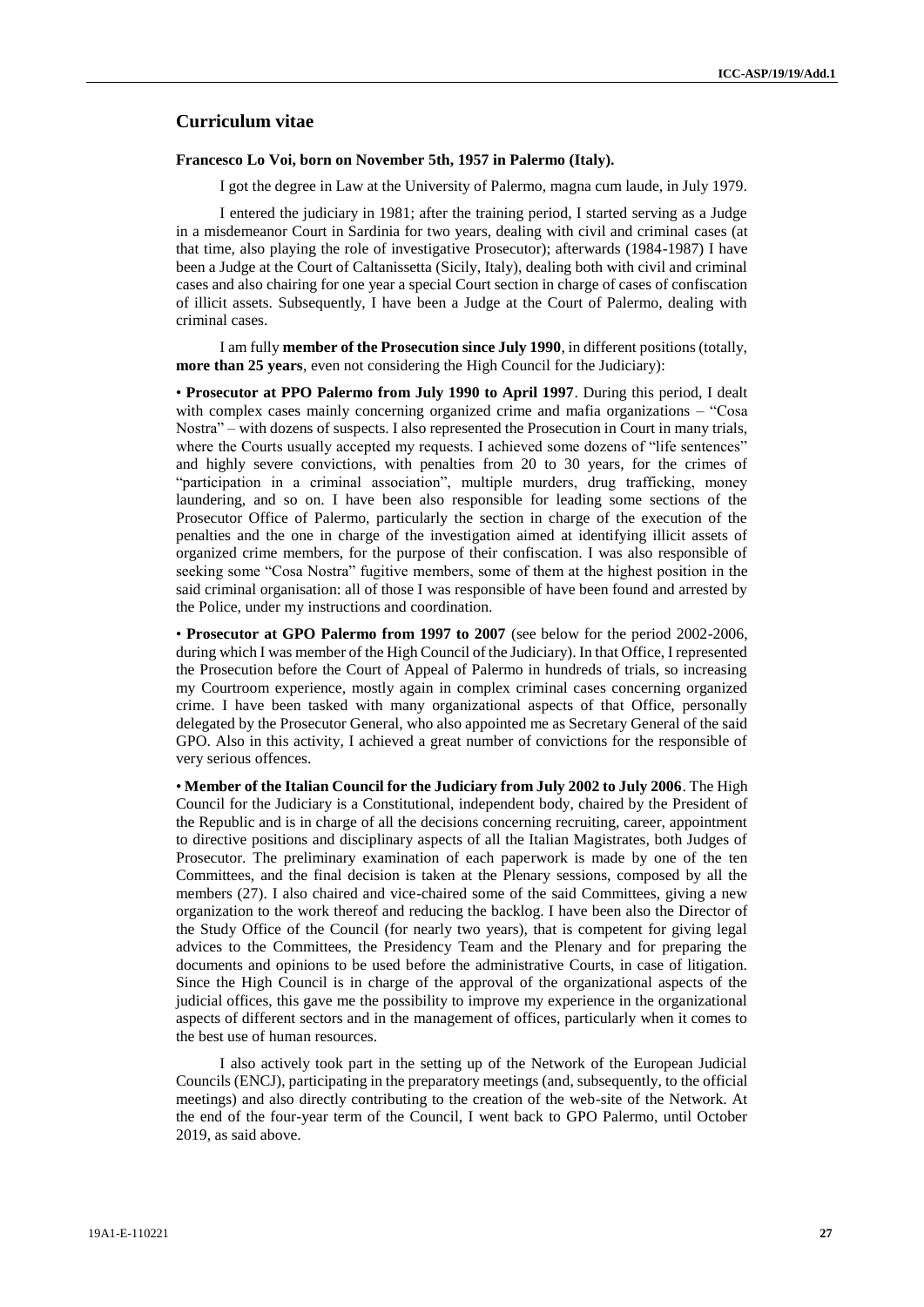• **Prosecutor at GPO before the Supreme Court in Rome from October 2007 to December 2009**. The Italian Supreme Court deals with civil and criminal cases only as far as their "legal aspects" are concerned, namely the correct application of law in the decisions of the Courts of Appeal of the entire Italian territory. I represented the Prosecution before different chambers of the Supreme Court, particularly in criminal, civil and "labor rights" cases. My activity was highly appreciated by the Supreme Court Directive Council in the final report that has been issued after the end of my service there.

• **National Member for Italy at Eurojust from January 2010 to December 2014**, appointed by the Italian Minister of Justice with the favorable opinion of the High Council for the Judiciary. The particular mission of Eurojust led me to assist national and European judicial authorities in the procedures of judicial cooperation and assistance, as well in facilitating the coordination of transnational investigation. The Italian Desk of Eurojust has been, during my mandate, at the top positions for number of cases dealt with and I personally committed myself and my assistants to provide the best possible assistance for the positive results of the cooperation or coordination, also thanks to the "coordination centres" specifically created, the relationship with Europol and national Police Forces, the coordination meetings between judicial and police authorities of all the Member States of the E.U. and, in several cases, also with third countries.

I had the opportunity to deal with transnational crime cases in the field of organized crime, money laundering, child-pornography, drug trafficking, carrousel frauds, European arrest warrants, financial and economic crimes, trafficking and smuggling of people and goods.

I have been member of some of the Teams of Eurojust, particularly the External Relations Team, in charge of the relationship with Third Countries and the EJN-LM Team (contacts with European Judicial Network and Liaison Magistrates). I chaired the Financial and Economic Crime Team, which was – at that time – the Team with the higher number of members and with wide competence in the mentioned area.

All this activity increased my knowledge of the European and international Institutions thanks to several working missions to European and non-European countries.

Moreover, it gave me the possibility to live and work in a multi-cultural environment, thus confronting different cultures, different historical and legal traditions and always trying to find positive solutions and the right balance between different positions.

During my permanence at Eurojust, I was called to give speeches – on issues related to international judicial cooperation and different forms of serious crimes affecting many States around the world – by training institutions, foundations, Committees of the European Parliament; I also participated, with a speech, in a world conference organized in Australia on trafficking of human beings and exploitation of children, also for sexual abuse.

I have also been appointed as Contact Point for Child Protection at Eurojust, so increasing my expertise in protection of particularly vulnerable victims and investigative means to fight exploitation of minors.

# • **Chief District Prosecutor in Palermo since December 2010, upon appointment of the Italian High Council for the Judiciary.**

My Prosecutor Office is currently composed by seven (7) Deputy Prosecutors and sixty-one (61) Prosecutors, with an administrative staff of more than 350 employees, and an Administrative Director.

As Chief District Prosecutor, I supervise (and sometimes also carry out personally) large scale investigation against many forms of organized crime, including mafia crimes, financial crimes, trafficking in human beings, money laundering, international drug trafficking, etc. I am responsible for the prosecution in the area of competence of my Office, monitoring and directing the activities of the Prosecutors, according to the law, the regulations and the internal rules of the Office (that include the selection of priorities).

I currently direct and lead a complex structure (PPO Palermo). This activity increased my directive capability. The Office is divided into four Divisions, according to the choice I made after having consulted all the Prosecutors working there. One of such Divisions, set up a few weeks after my taking of office, is competent for investigation concerning crimes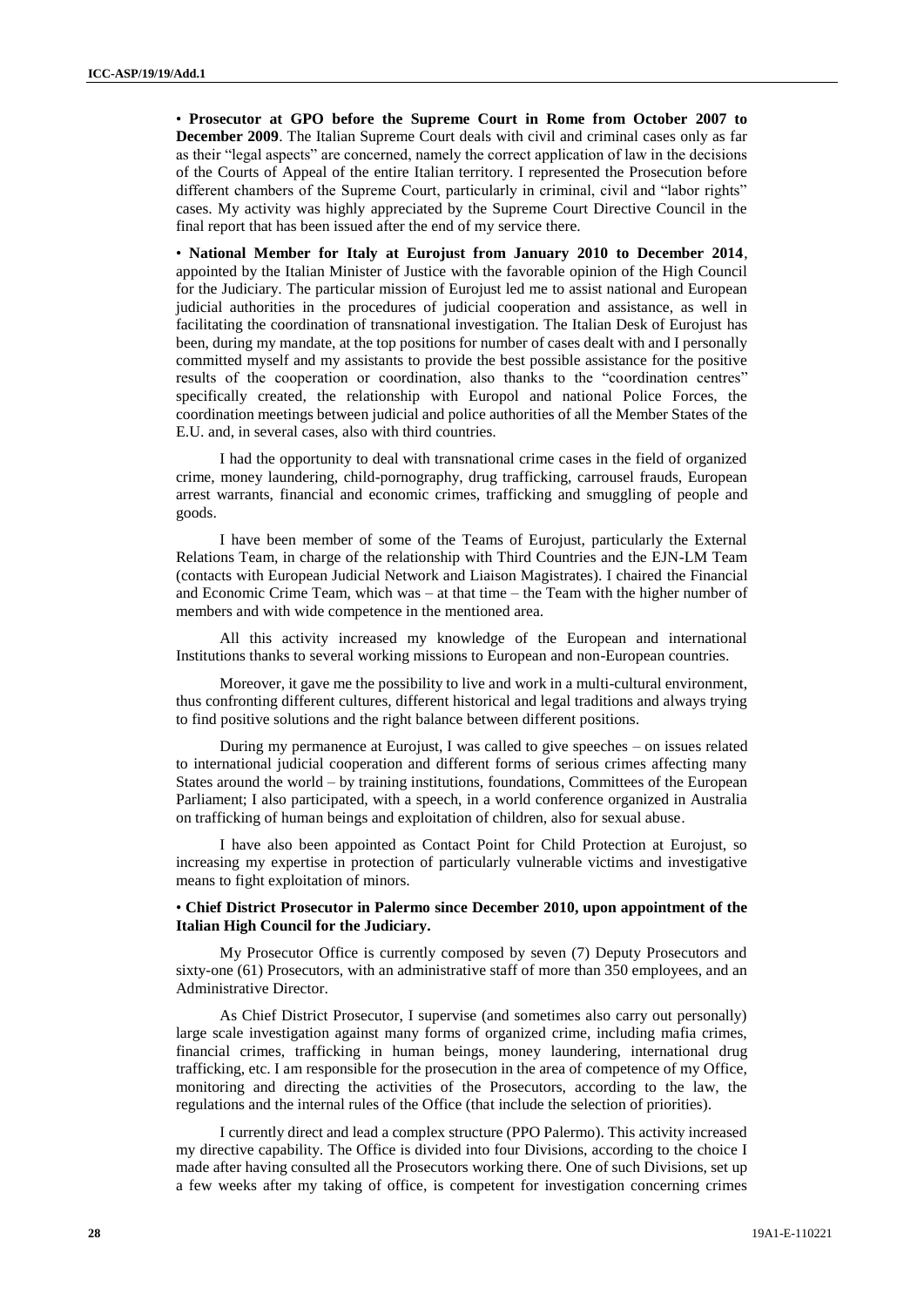against "vulnerable victims"; another working group has been created to fight against the trafficking and smuggling of human beings, which is a phenomenon of particular relevance in our territory, due to the geographical position of Sicily in the Mediterranean area, close to the North African countries. Also in this respect, particular attention has been paid to the rights of the victims of such crimes, ensuring them with all the form of protection provided by the Italian laws. Several convictions have been issued against many responsible, including "life sentences" and other severe penalties.

The Antimafia Unit is personally led by me and deals with all the crimes committed by mafia-type associations and Cosa Nostra members (like murders, extortion, drug trafficking, money laundering, and so on). In several investigations, special attention (and, if necessary, personal protection) has been given to the position of victims, stimulating and taking advantage of the local civil society associations and anti-racket organisation, which assist many victims of extortion in their cooperation with justice.

A number of trans-national investigations have been carried out or are still ongoing – many of them personally conducted by  $me -$  with the use of all the available international legal instruments (treaties, conventions, decisions, bi-lateral or multi-lateral agreements). My Office is also member of **a "Joint investigation team" that includes the participation of the ICC-OTP**.

In her recent speech before the United Nations Security Council pursuant to Resolution 1970 (2011), **the Prosecutor of the ICC specifically mentioned an investigation carried out by PPO Palermo** as a recent development. It concerns convictions for the crime of torture, after an investigation carried out – and arrests obtained - by my Office (although the trial took place in the city of Messina, due to procedural issues linked to the place of arrest). The report of the speech so states (para. 27):

*"The Office welcomes several recent developments that have taken place in this regard. This includes the sentencing of three individuals to 20 years imprisonment by the Court of Messina in Italy for crimes committed against migrants in Zawiyah."* 

It seems particularly important to underline the above statement, made by the ICC Prosecutor, because it shows how narrow is the link between some national investigation – included the one above mentioned carried out, among others, by my Office – and the crimes against humanity that are the ones for which the ICC itself was established. In addition, it shows also, if correctly read and interpreted, that cooperation with national jurisdictions, through the instruments of the int'l judicial cooperation, can be of great support to the activity of the OTP and for the achievements of the goals of the ICC "mission".

Extensive use has been made, during my entire career, of special investigative techniques together with the wide use of electronic instruments, also inside my Office.

During these last nearly six years, I had to face many organizational aspects, together with the Administrative Director, which required strategic choices on the allocation of resources and cases. All the most important decisions have been taken after a thorough study, with the previous creation of "study groups" (composed both by Prosecutors and staff members) and this resulted in directives and annual or multi-annual organizational programs that have been adopted with the full consensus of all the Prosecutors of my Office.

I have issued dozens of directives addressed both to Prosecutors and Judicial Police Forces, aimed at improving the efficiency and effectiveness of investigative and prosecutorial activities, which resulted in a high rate of convictions by the competent Judges and in the significant reduction of the backlog, together with a special attention to the management of financial resources.

Furthermore, I actively participated – as I had already done during the period 1990- 1997 (see above) in international activities linked with the execution of letters rogatory; just to mention the most important, very positive results were overall obtained through working missions in U.S.A., Canada, France, Germany, and more recently in Thailand and Andorra.

The Italian High Council for the Judiciary, as well as the Italian Ministry of Justice, recognized my leading and managerial capability when it comes, specifically, to the direction of PPO Palermo. Indeed, I have been confirmed in my position for a new "four-years term", after the positive evaluation made by the District Judicial Council.